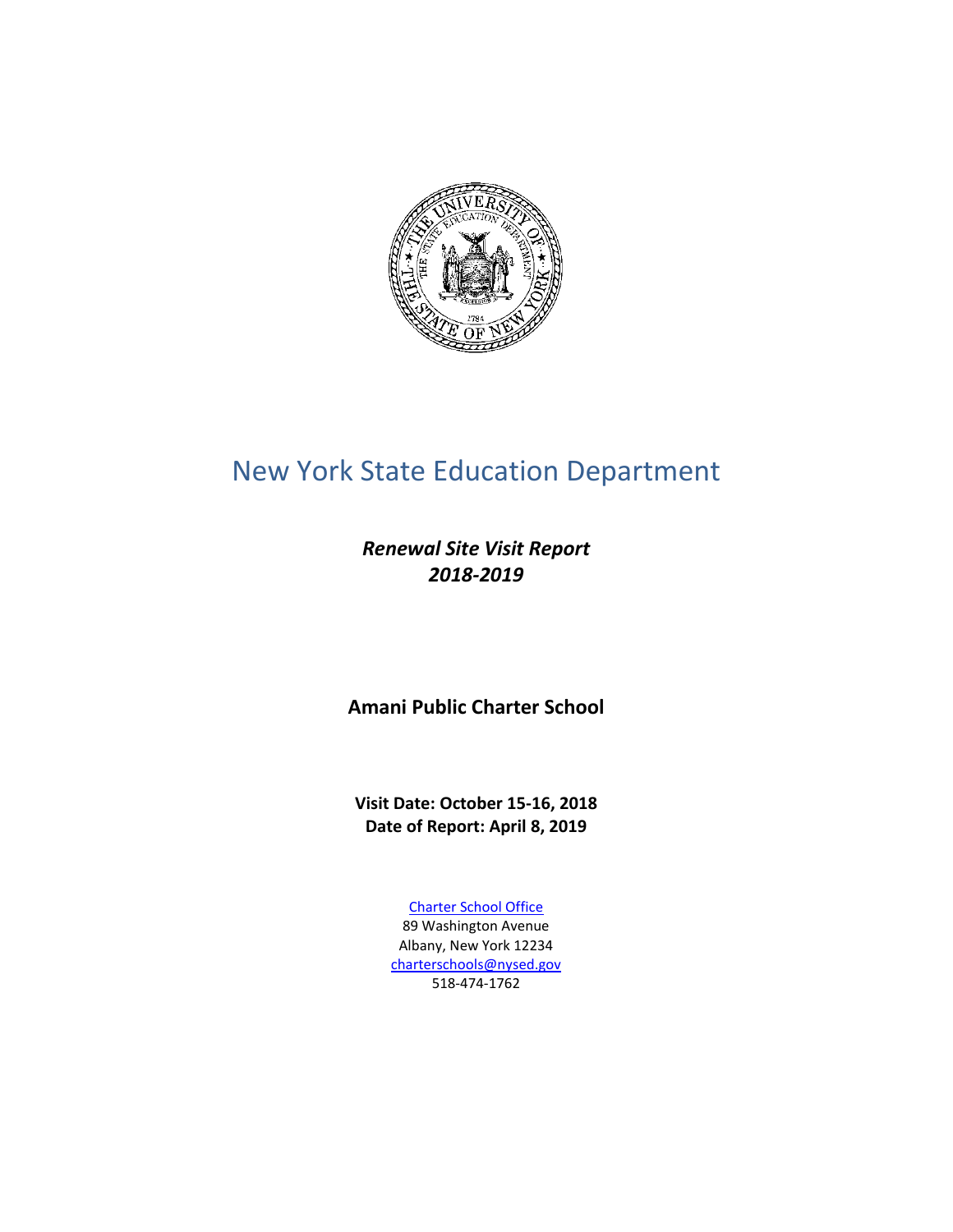# **CONTENTS**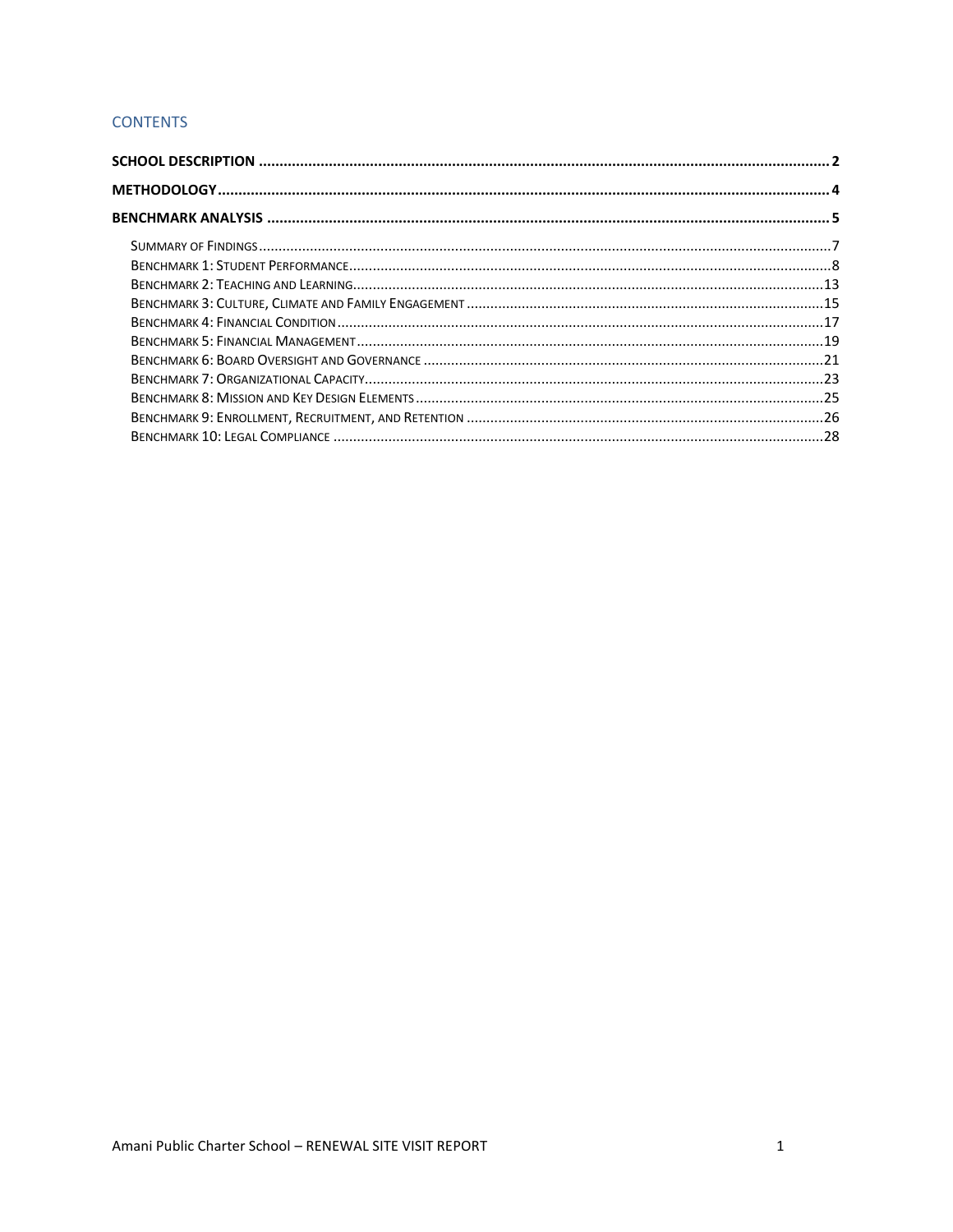# **SCHOOL DESCRIPTION**

# **Charter School Summary<sup>1</sup>**

<span id="page-2-0"></span>

| <b>Name of Charter School</b>                    | Amani Public Charter School                      |
|--------------------------------------------------|--------------------------------------------------|
| <b>Board Chair</b>                               | Sidney Burke                                     |
| <b>District of location</b>                      | Mount Vernon School District                     |
| <b>Opening Date</b>                              | August 2011                                      |
| <b>Charter Terms</b>                             | August 29, 2011 - June 30, 2016<br>$\bullet$     |
|                                                  | July 1, 2016 - June 30, 2019                     |
| <b>Current Term Authorized Grades/ Approved</b>  | Grades 5-8/355 students                          |
| <b>Enrollment</b>                                |                                                  |
| Proposed Renewal Term Authorized Grades/         | Grades 5-8/355 students                          |
| <b>Proposed Approved Enrollment</b>              |                                                  |
| <b>Comprehensive Management Service Provider</b> | None                                             |
| <b>Facilities</b>                                | 60 South Third Avenue, Mount Vernon 10552        |
|                                                  | (Private Space)                                  |
|                                                  | The Mission of the Amani Public Charter School   |
|                                                  | (Amani) is to provide 100% of Mount Vernon       |
|                                                  | students who attend the school from the 5th      |
| <b>Mission Statement</b>                         | through the 8th grade with the academic and      |
|                                                  | critical thinking skills necessary to succeed in |
|                                                  | competitive high school programs, college and    |
|                                                  | the career of their choice.                      |
|                                                  | <b>Great Teaching</b><br>$\bullet$               |
| <b>Key Design Elements</b>                       | Rigorous Academic Program                        |
|                                                  | <b>Strong School Culture</b>                     |
| <b>Requested Revisions</b>                       | None                                             |

All stakeholders demonstrated a thorough commitment to the success of scholars and fulfilling the mission of the school. Amani Public Charter School (APCS) is well regarded in the community, as evidenced by its high rate of applicants and low rate of student attrition. The successful public campaign to build a library media center at the school is also evidence of the high regard that community members have for the school.

# **Renewal Outcomes**

 $\overline{a}$ 

Pursuant to the Board of Regents Renewal Policy, the following renewal outcomes are possible:

 **Full-Term Renewal:** A school's charter may be renewed for the maximum term of five years. For a school to be eligible for a full-term renewal, during the current charter term the school must have compiled a strong and compelling record of meeting or exceeding Benchmark 1, and at the time of the renewal analysis, have met substantially all other performance benchmarks in the Framework.

 $<sup>1</sup>$  The information in this section was provided by the NYS Education Department Charter School Office.</sup>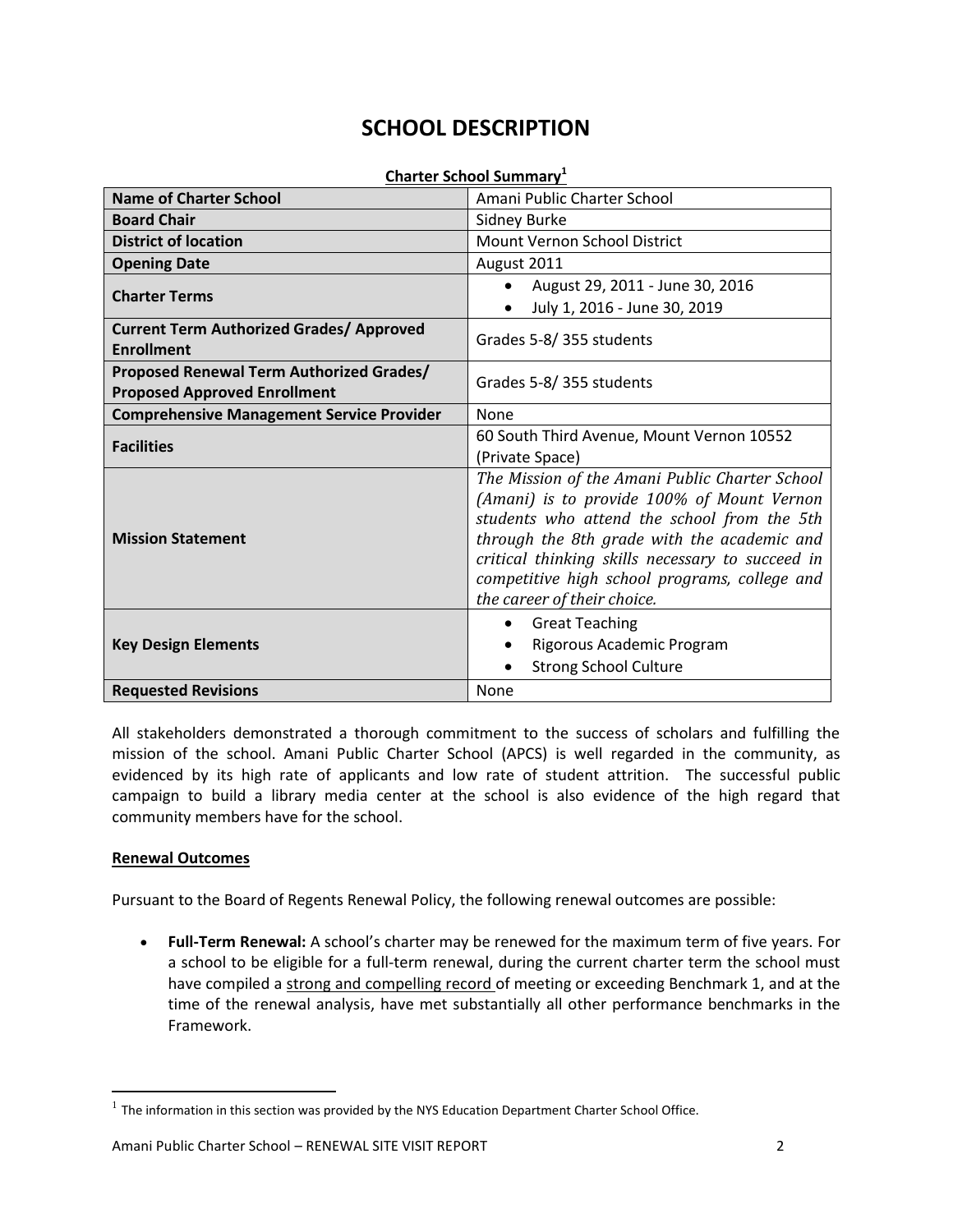**Short-Term Renewal:** A school's charter may be renewed for a shorter term, typically of three years. As discussed above, the Regents will place an even greater emphasis on student performance for schools applying for their second or subsequent renewal**,** which is consistent with the greater time that a school has been in operation and the corresponding increase in the quantity and quality of student achievement data that the school has generated. In order for a school to be eligible for short-term renewal, a school must either:

(a) have compiled a mixed or limited record of meeting Benchmark 1, but at the time of the renewal analysis, have met substantially all of the other performance benchmarks in the Framework which will likely result in the school's being able to meet Benchmark 1 with the additional time that short-term renewal permits, **or**

(b) have compiled an overall record of meeting Benchmark 1l but falls far below meeting one or more of the other performance benchmarks in the Framework.

 **Non-Renewal:** A school's charter will not be renewed if the school does not apply for renewal or the school fails to meet the criteria for either full-term or short-term renewal. In the case of non-renewal, a school's charter will be terminated upon its expiration and the school will be required to comply with the Charter School Office's Closing Proceduresto ensure an orderly closure by the end of the school year.

**Please Note:** The Regents may include additional terms, conditions, and/or requirements in a school's Full-Term or Short-Term Renewal charter to address specific situations or areas of concern. For example, a school may meet the standards for full-term renewal or short-term renewal with regard to its educational success; but may be required to address organizational deficiencies that need to be corrected but do not prevent the Regents from making the required legal findings for renewal. A school may also meet the standards for full-term renewal or short-term renewal of only a portion of its educational program (e.g., for the elementary school program, but not the middle school program). Such additional terms and/or requirements may include, but are not limited to, restrictions on the number of students and grades to be served by the school, additional student performance metrics, heightened reporting requirements, or specific corrective action.

# **SCHOOL CHARACTERISTICS**

|                                            | Year 1<br>2016 to 2017 | Year 2<br>2017 to 2018 | Year 3<br>2018 to 2019 |
|--------------------------------------------|------------------------|------------------------|------------------------|
| Grade<br>Configuration                     | Grades 5-8             | Grades 5-8             | Grades 5-8             |
| <b>Total Approved</b><br><b>Enrollment</b> | 355                    | 355                    | 355                    |

#### **Current Grade Levels and Approved Enrollment**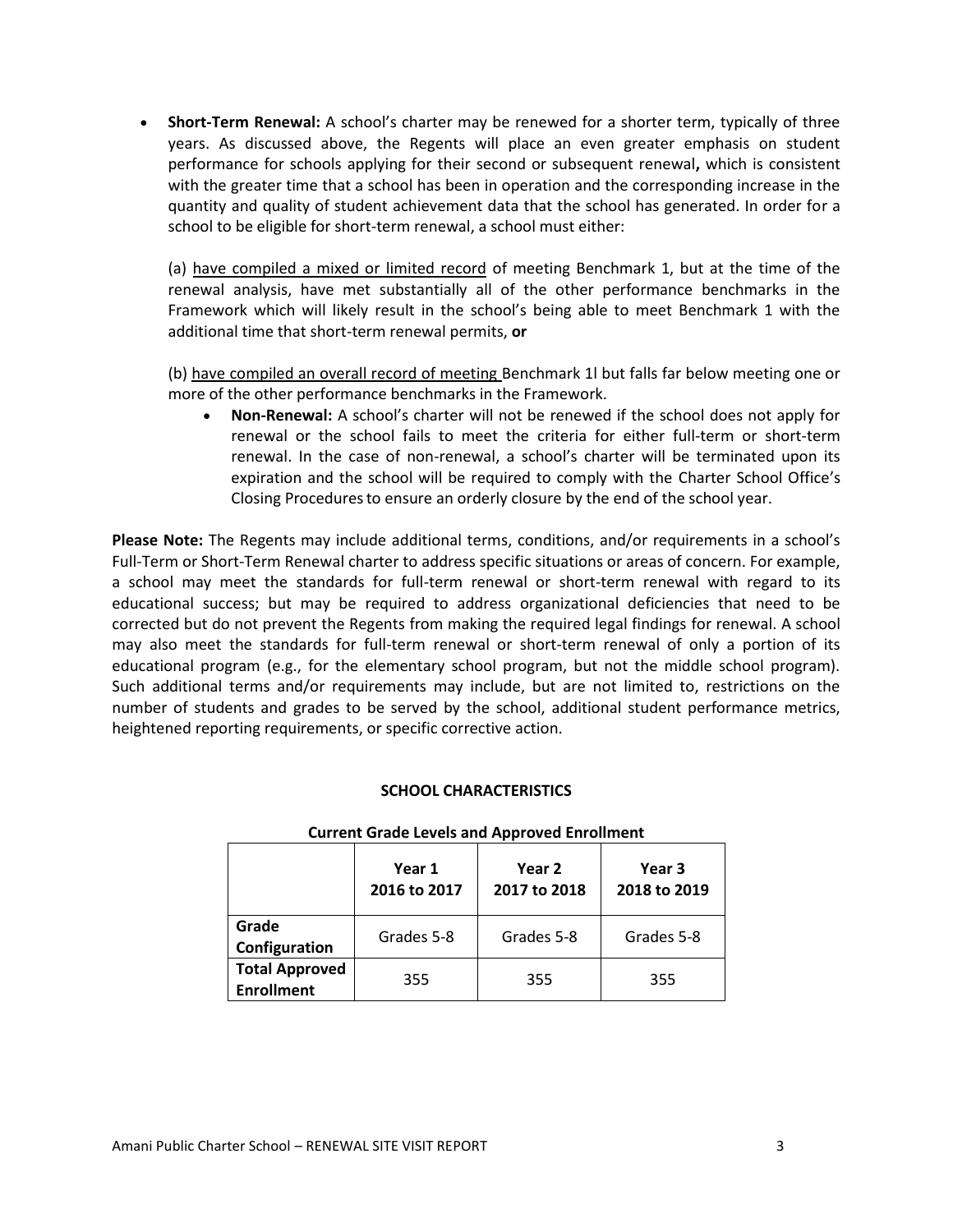|                                            | Year 1<br>2019 to 2020 | Year 2<br>2020 to 2021 | Year 3<br>2021 to 2022 | Year 4<br>2022 to 2023 | Year 5<br>2023 to 2024 |
|--------------------------------------------|------------------------|------------------------|------------------------|------------------------|------------------------|
| Grade<br>Configuration                     | Grades 5-8             | Grades 5-8             | Grades 5-8             | Grades 5-8             | Grades 5-8             |
| <b>Total Approved</b><br><b>Enrollment</b> | 355                    | 355                    | 355                    | 355                    | 355                    |

**\*Proposed Renewal Term Grade Levels and Approved Enrollment**

<span id="page-4-0"></span>**\*This proposed chart was submitted by Amani Charter School in its renewal application. It is subject to change pending the final recommendation and approval by the Board of Regents.** 

# **METHODOLOGY**

A two day renewal site visit was conducted at Amani Public Charter School on October 15-16, 2018. The New York State Education Department's Charter School Office (CSO) team conducted interviews with the board of trustees, school leadership team, teachers, parents and students. In cooperation with school leadership, the CSO administered an anonymous online survey to teachers.

The team conducted twenty classroom observations in Grades 5-8. The observations were approximately 20 minutes in length and conducted jointly with the director of curriculum and instruction and the instructional coaches for STEM and Humanities.

The documents and data reviewed by the team before, during, and after the site visit included the following:

- **•** Renewal Application
- **Academic data**
- **Renewal Site Visit Workbook**
- **Current organizational chart**
- **A master school schedule**
- **Map of school with room numbers and teacher names**
- **Board materials (roster, minutes, and strategic plan, if applicable)**
- **Board self-evaluation processes and documents**
- **Student/family handbook**
- **Staff handbook and personnel policies**
- **A list of major assessments**
- **Teacher and administrator evaluation processes**
- **Interventions offered at the school**
- **School-conducted surveys of teachers, parents, and/or students, and/or NYC DOE surveys**
- **Professional development plans and schedules**
- **Efforts towards achieving enrollment and retention targets**
- **•** School submitted Annual Reports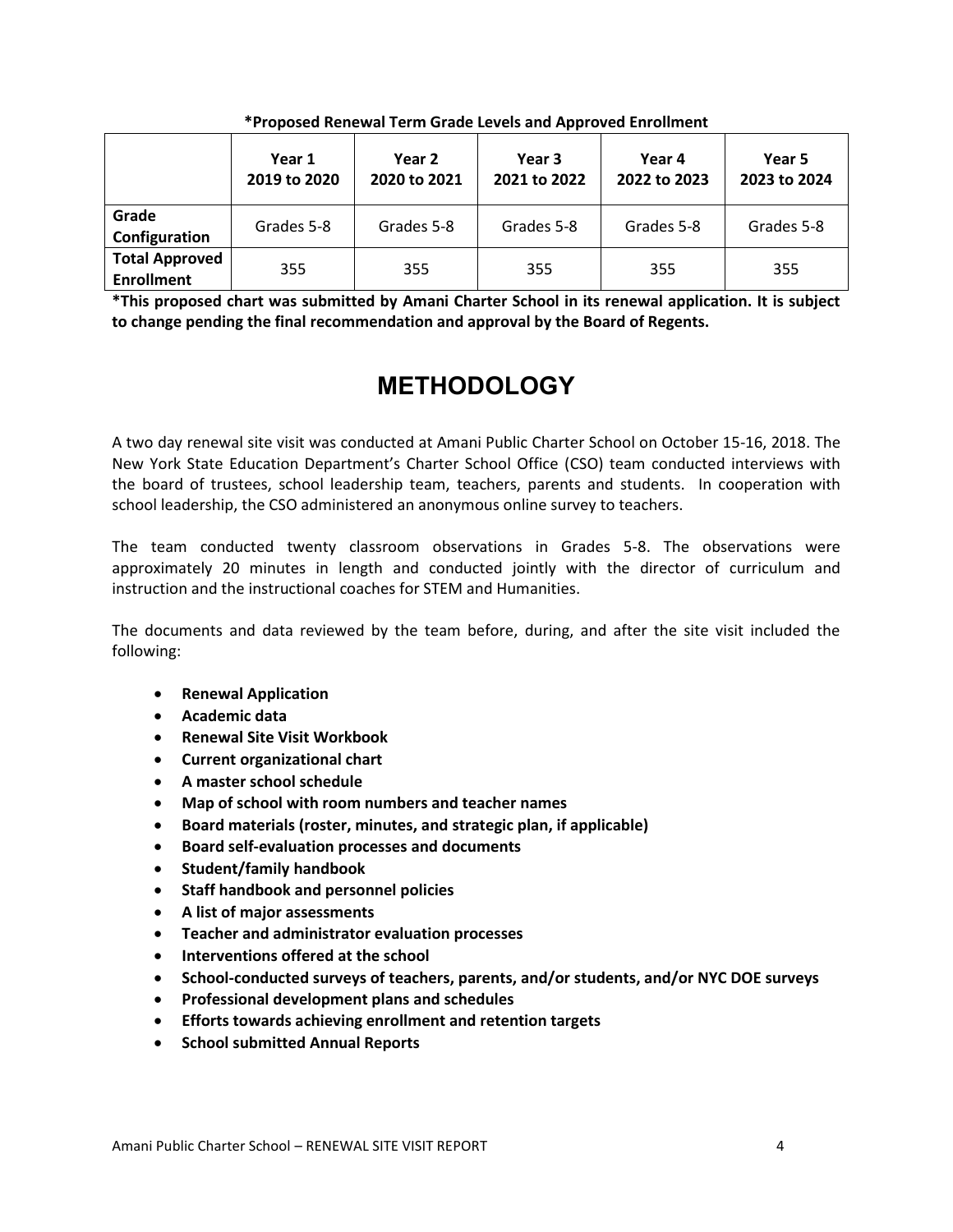# **BENCHMARK ANALYSIS**

<span id="page-5-0"></span>The Performance Framework, which is part of the oversight plan included in the Charter Agreement for each school, outlines 10 Performance Framework benchmarks in three key areas of charter school performance:

- Educational Success
- Organizational Soundness
- Faithfulness to Charter and Law

Observational findings from the review of the renewal application, supporting data, and the site visit will be presented in alignment with the [Performance Framework](http://www.p12.nysed.gov/psc/regentsoversightplan/section3/CSPerfFramewkNov15.pdf) benchmarks and Indicators according to the rating scale below, although not all indicators will necessarily be assessed on every site visit. A brief summary of the school's strengths will precede the benchmark analysis. Each benchmark will be rated; however, the report narrative will highlight those indicators not fully met by the school.

| Level                  | <b>Description</b>                                                                       |
|------------------------|------------------------------------------------------------------------------------------|
| <b>Exceeds</b>         | The school meets the performance benchmark; potential exemplar in this area.             |
| <b>Meets</b>           | The school generally meets the performance benchmark; few concerns are noted.            |
| <b>Approaches</b>      | The school does not meet the performance benchmark; a number of concerns are<br>noted.   |
| <b>Falls Far Below</b> | The school falls far below the performance benchmark; significant concerns are<br>noted. |

For the site visit conducted from 10/15/2018 to 10/16/2018 at Amani Public Charter School, see the following Performance Benchmark scores and discussion.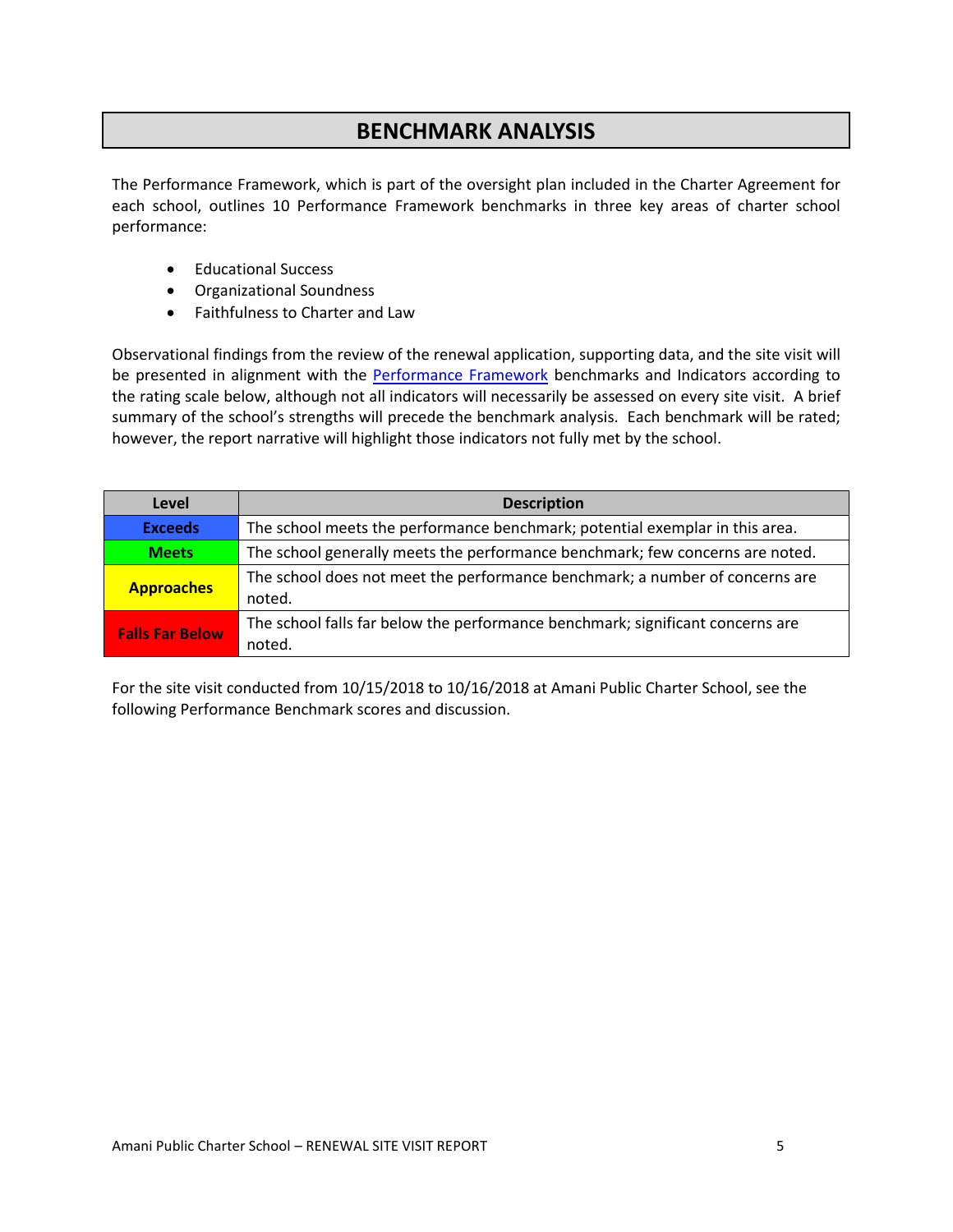# **New York State Education Department Charter School Performance Framework Rating**

|                                            | <b>Performance Benchmark</b>                                                                                                                                                                                                                                                                                                                                                                                                                                                                                                                                                                                                                     | Level        |
|--------------------------------------------|--------------------------------------------------------------------------------------------------------------------------------------------------------------------------------------------------------------------------------------------------------------------------------------------------------------------------------------------------------------------------------------------------------------------------------------------------------------------------------------------------------------------------------------------------------------------------------------------------------------------------------------------------|--------------|
|                                            | Benchmark 1: Student Performance: The school has met or exceeded achievement indicators<br>for academic trends toward proficiency, proficiency and high school graduation. At all grade<br>levels and all assessments, scoring proficiently means achieving a performance level of 3 or<br>higher (high school Regents and Common Core Regents exam score of 65 or higher).                                                                                                                                                                                                                                                                      | Approaches   |
| <b>Educational Success</b>                 | Benchmark 2: Teaching and Learning: School leaders have systems in place designed to<br>cultivate shared accountability and high expectations and that lead to students' well-being,<br>improved academic outcomes, and educational success. The school has rigorous and coherent<br>curriculum and assessments that are aligned to the New York State Learning Standards<br>(NYSLS) for all students. Teachers engage in strategic practices and decision-making in order<br>to address the gap between what students know and need to learn so that all students<br>experience consistent high levels of engagement, thinking and achievement. | <b>Meets</b> |
|                                            | Benchmark 3: Culture, Climate, and Family Engagement: The school has systems in place to<br>support students' social and emotional health and to provide for a safe and respectful learning<br>environment. Families, community members and school staff work together to share in the<br>responsibility for student academic progress and social-emotional growth and well-being.<br>Families and students are satisfied with the school's academics and the overall leadership and<br>management of the school.                                                                                                                                | <b>Meets</b> |
|                                            | Benchmark 4: Financial Condition: The school is in sound and stable financial condition as<br>evidenced by performance on key financial indicators.                                                                                                                                                                                                                                                                                                                                                                                                                                                                                              | Meets        |
|                                            | Benchmark 5: Financial Management: The school operates in a fiscally sound manner with<br>realistic budgets pursuant to a long-range financial plan, appropriate internal controls and<br>procedures, and in accordance with state law and generally accepted accounting practices.                                                                                                                                                                                                                                                                                                                                                              | Approaches   |
| <b>Organizational Soundness</b>            | Benchmark 6: Board Oversight and Governance: The board of trustees provides competent<br>stewardship and oversight of the school while maintaining policies, establishing performance<br>goals, and implementing systems to ensure academic success, organizational viability, board<br>effectiveness and faithfulness to the terms of its charter.                                                                                                                                                                                                                                                                                              | Meets        |
|                                            | Benchmark 7: Organizational Capacity: The school has established a well-functioning<br>organizational structure, clearly delineated roles for staff, management, and board members.<br>The school has systems and protocols that allow for the successful implementation,<br>evaluation, and improvement of its academic program and operations.                                                                                                                                                                                                                                                                                                 | <b>Meets</b> |
|                                            | Benchmark 8: Mission and Key Design Elements: The school is faithful to its mission and has<br>implemented the key design elements included in its charter.                                                                                                                                                                                                                                                                                                                                                                                                                                                                                      | Meets        |
| Faithfulness to<br><b>Law</b><br>Charter & | Benchmark 9: Enrollment, Recruitment, and Retention: The school is meeting or making<br>annual progress toward meeting the enrollment plan outlined in its charter and its enrollment<br>and retention targets for students with disabilities, English language learners, and students<br>who are eligible applicants for the free and reduced priced lunch program; or has<br>demonstrated that it has made extensive good faith efforts to attract, recruit, and retain such<br>students.                                                                                                                                                      | Approaches   |
|                                            | Benchmark 10: Legal Compliance: The school complies with applicable laws, regulations, and<br>the provisions of its charter.                                                                                                                                                                                                                                                                                                                                                                                                                                                                                                                     | <b>Meets</b> |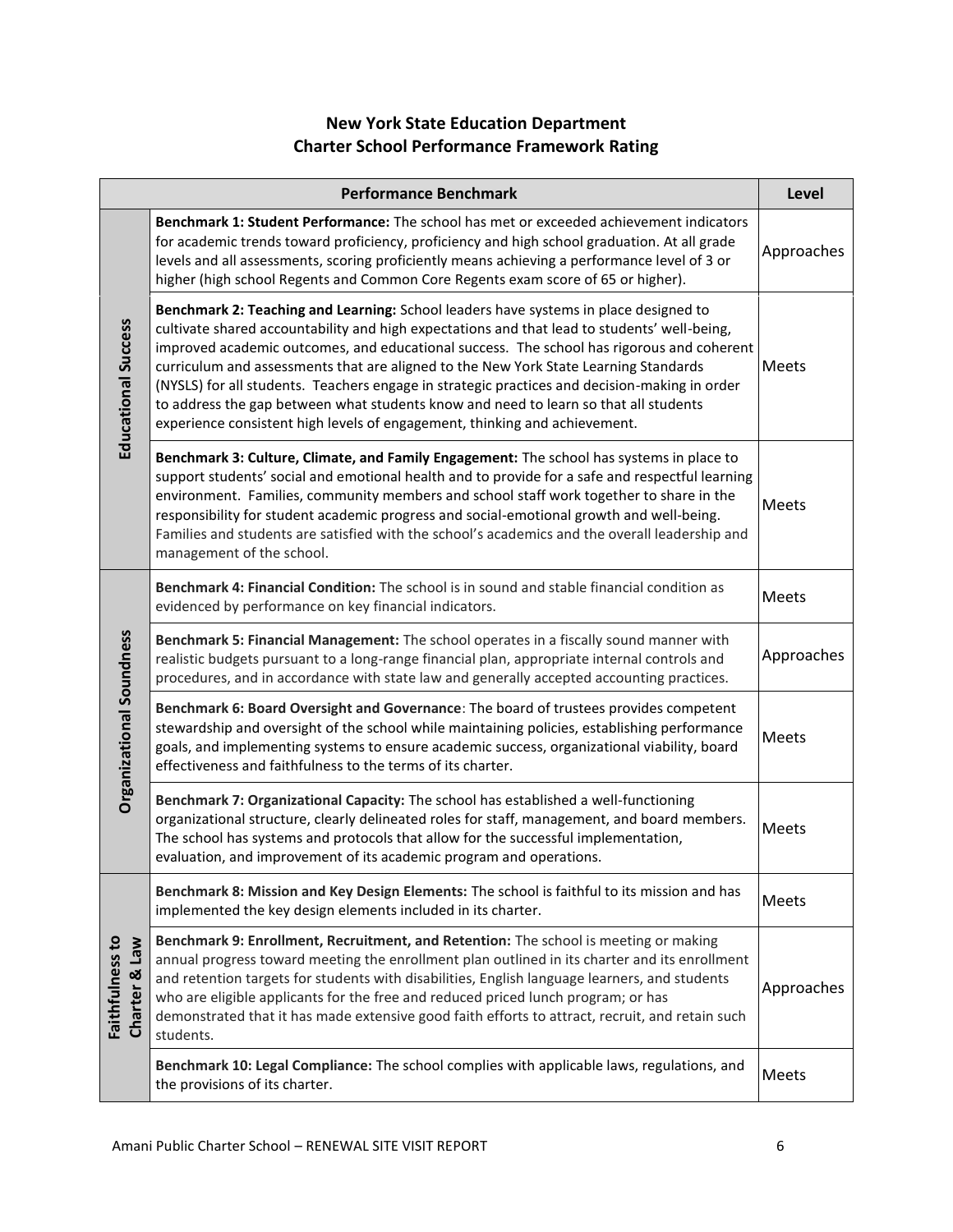## *Summary of Findings*

- <span id="page-7-0"></span> Amani Public Charter School is in year eight of operation and serves students in Grades 5-8. During its current charter term, the school is rated in the following manner: meeting 7 benchmarks, approaching 3 benchmarks, and falling far below for none of the benchmarks. Additional details regarding those ratings are provided below.
- **Areas of Strengths**: The Amani Public Charter School received a Meets in all but three Performance Framework benchmarks, indicating that the school is generally organizationally, fiscally, and educationally sound. Since its renewal, the school has implemented changes in an effort to improve student outcomes and meet the Performance Framework benchmarks. All stakeholders demonstrated a thorough commitment to the success of scholars and fulfilling the mission of the school. Amani is well regarded in the community, as evidenced by its high rate of applicants and low rate of student attrition. School leadership and the governing board have been stable though there have been minimal changes to each.
- **Areas in Need of Improvement**: Site visit team members observed high-quality instructional practices and mixed levels of student engagement in the majority of classroom observations. Although the school has not yet reached state averages in ELA or mathematics, academic performance on state assessments had been trending upwards. Scores over the past several years have generally exceeded that of the district of location. Assessment results for 2017 showed a drop-in math performance.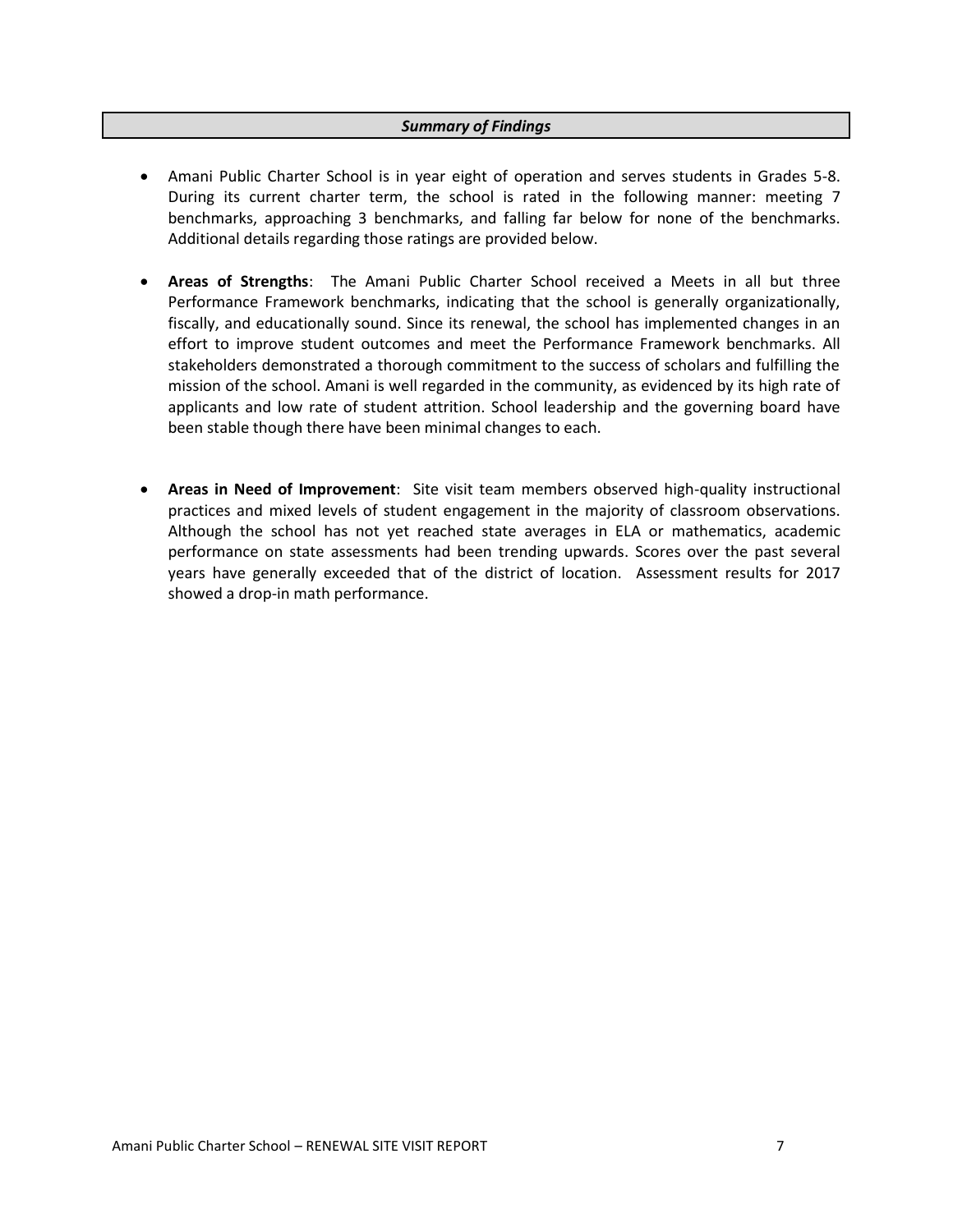#### **Benchmark 1: Student Performance**

<span id="page-8-0"></span>*The school has met or exceeded achievement indicators for academic trends toward proficiency, proficiency and high school graduation. At all grade levels and all assessments, scoring proficiently means achieving a performance level of 3 or higher (high school Regents and Common Core Regents exam score of 65 or higher).*

#### **Finding: Approaches**

The school has mixed academic outcomes. In some years they outperformed the Mount Vernon School District on state assessments in math and ELA. The school has not met the state's average proficiency rates in math or ELA. In the most recent academic year in which data is available, the school's ELA proficiency rate is above the Mount Vernon SD aggregate proficiency rate. In math, the proficiency rate in the most recent academic year in which data is available is below the Mount Vernon SD aggregate proficiency rate. It should be noted that during the same year, 2017, 96% of 8th grade students that took the Algebra Regents exam in lieu of the math assessment achieved a passing score.

In previous years misreported and unattributed data had been submitted to the state and students who should have been identified as economically disadvantaged, a student with a disability, or an English language learner (ELL)/ multi-lingual learner (MLL) were not properly identified, thus the school's enrollment data did not accurately reflect the demographics of the school. The school has since restructured its process to collect, analyze and report data with more accurate information reported to the state in 2017.

From the data that was submitted, students who were identified as economically disadvantaged (poverty) tended to perform as well as their non-poverty students enrolled at Amani Charter School in ELA, whereas poverty students showed a slightly better trajectory in mathematics when taking into account students that passed the Algebra Regents exam. At-risk students who were identified as students with disabilities performed slightly below their at-risk peers in the Mount Vernon SD and across the state in ELA and above in math. English language learners (ELLs)/Multi-lingual learners (MLLs), who make-up 3% of the student enrollment performed below the district and NYS in ELA and math.

# **Summative Evidence for Benchmark 1:**

# Indicator 1: All Schools

# *1.a.i. Accountability - ESEA Accountability Designation*:

The school's ESEA Accountability Designation for 2017-18 was a school in Good Standing.

# *1.b.i. Similar Schools Comparison – Comparative Proficiency*:

The NYSED CSO provided Amani with a list of 8 "similar schools," generated using 2016-17 enrollment data from the Student Information Repository System (SIRS). Due to the school's administrative error in 2016-17, Amani's record in SIRS was incorrect. Therefore, the list of school was not an accurate comparison since it was to schools with 0%-10% economically disadvantaged students. Amani created a separate, supplemental list which included schools within 5% of APCS's actual 2016-2017 enrollment. In comparison, APCS did outperform those schools in ELA proficiency but not in Math.

# Indicator 2: Elementary/Middle School Outcomes

*2.a.i. Trending Toward Proficiency – Aggregate Standards-Based Trend Toward Proficiency*:

Amani Public Charter School – RENEWAL SITE VISIT REPORT 8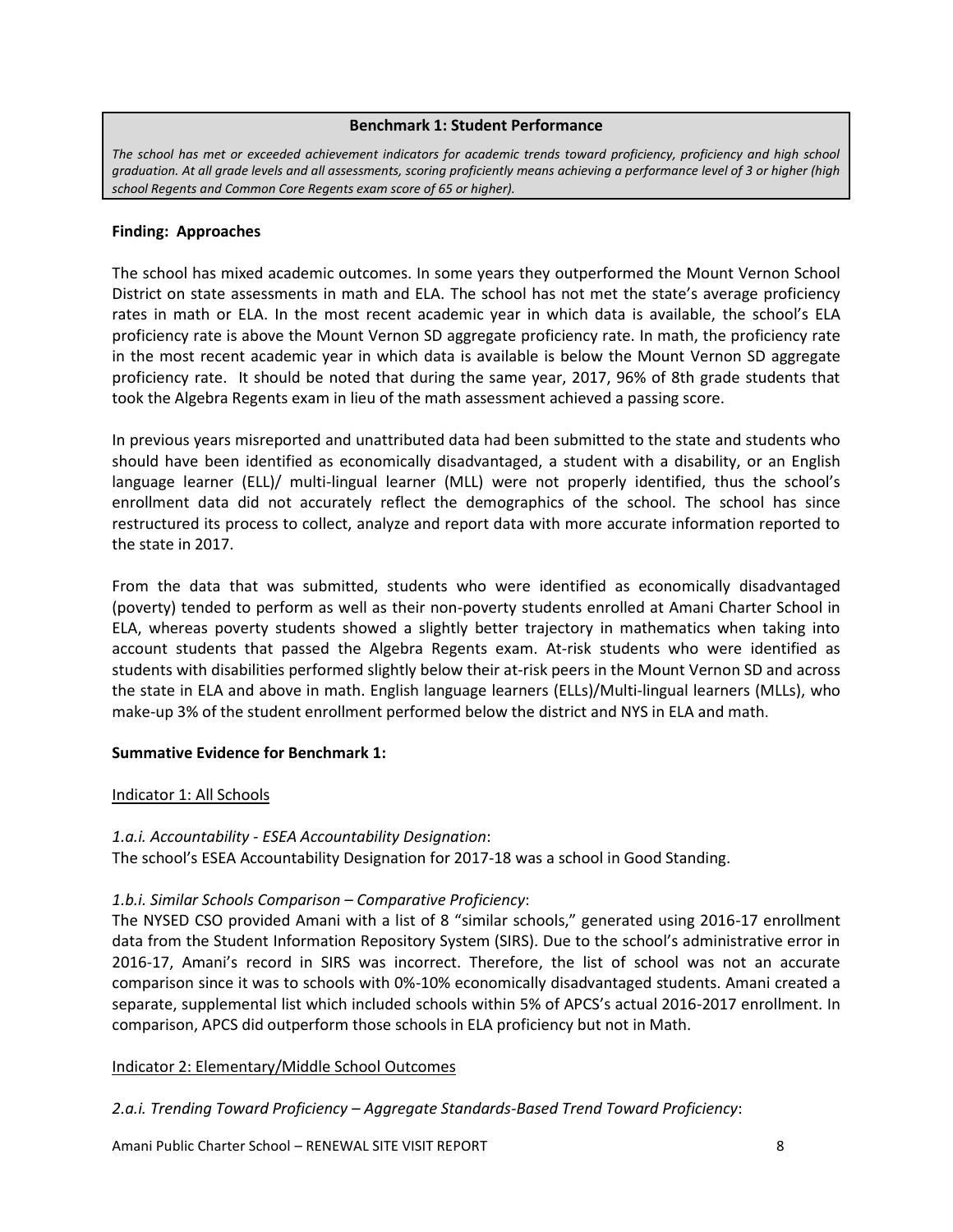In 2015-2016, 46% of students attending Amani Public Charter School were trending towards proficiency in ELA. In 2016-2017, the rate was 32%, and in 2017-2018, the rate was 45%. This falls below the minimum expectation of 75% as set forth in the Charter School Performance Framework.

In 2015-2016, 25% of students attending Amani Public Charter School were trending towards proficiency in math. In 2016-2017, the rate was 32%, and in 2017-2018, the rate was 25%. This falls below the minimum expectation of 75% as set forth in the Charter School Performance Framework.

# *2.a.ii. Trending Toward Proficiency - Subgroup Standards-Based Trend Toward Proficiency*:

In 2017-2018, 25% of students with disabilities attending Amani Public Charter School were trending towards proficiency in ELA. This falls below the minimum expectation of 75% as set forth in the Charter School Performance Framework. In 2017-2018, 11% of students with disabilities attending Amani Public Charter School were trending towards proficiency in math. This falls below the minimum expectation of 75% as set forth in the Charter School Performance Framework.

In 2017-2018, 25% of ELLs/MLLs attending Amani Public Charter School were trending towards proficiency in ELA. This falls below the minimum expectation of 75% as set forth in the Charter School Performance Framework. In 2017-2018, 0% of ELLs/MLLs attending Amani Public Charter School were trending towards proficiency in math. This falls below the minimum expectation of 75% as set forth in the Charter School Performance Framework.

In 2015-2016, 46% of economically disadvantaged students attending Amani Public Charter School were trending towards proficiency in ELA. In 2017-2018, the rate was 41%. This falls below the minimum expectation of 75% as set forth in the Charter School Performance Framework. In 2015-2016, 24% of economically disadvantaged students attending Amani Public Charter School were trending towards proficiency in math. In 2017-2018, the rate was 23%. This falls below the minimum expectation of 75% as set forth in the Charter School Performance Framework.

*2.b.i. Proficiency - Aggregate School Level Proficiency for All Students*: See Table 1 below.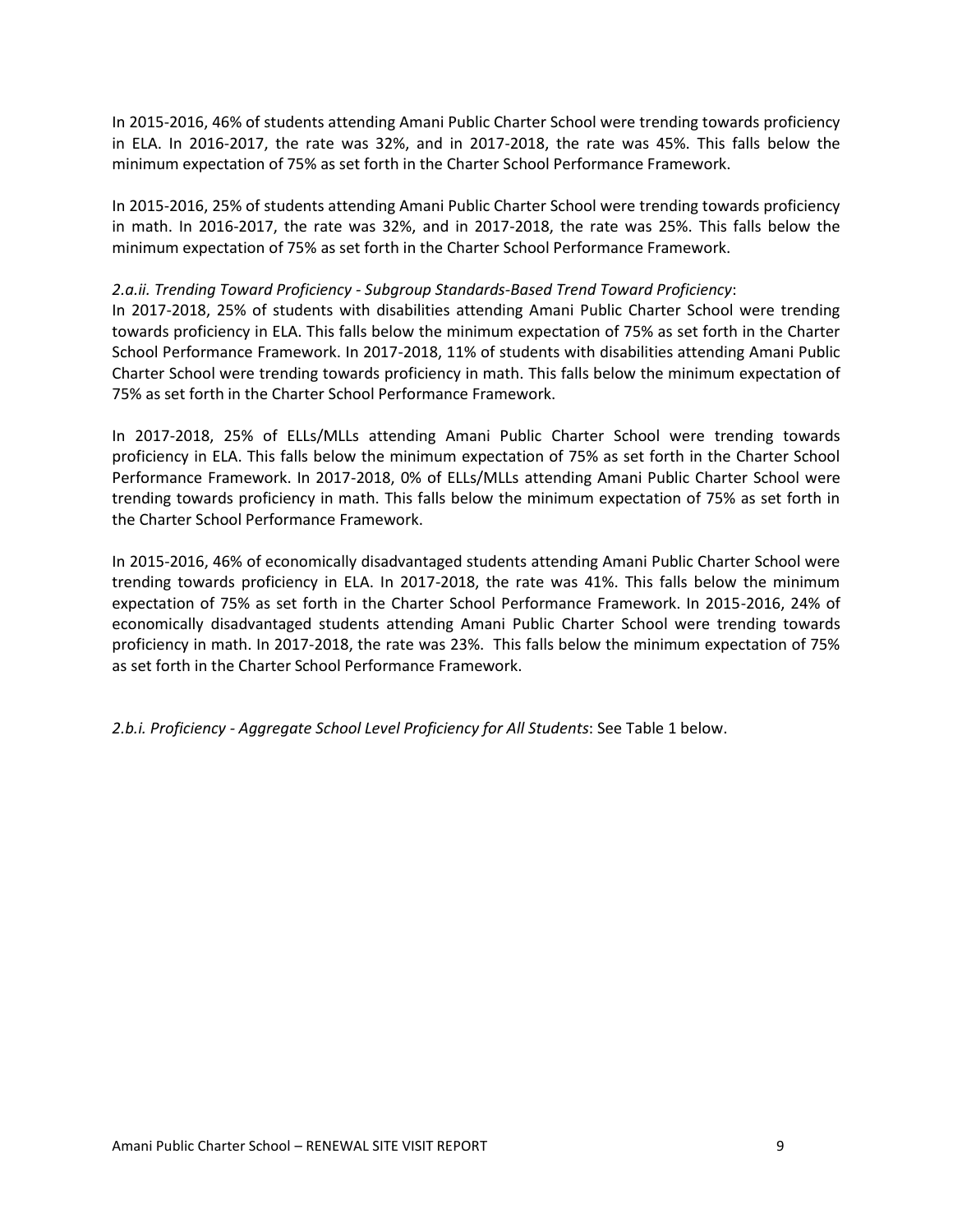|           |                    |                    | <b>ELA</b>              |            |                    | ັ                  | <b>Math</b>     |                         |     |                 |
|-----------|--------------------|--------------------|-------------------------|------------|--------------------|--------------------|-----------------|-------------------------|-----|-----------------|
|           | ပိ<br>Amani Public | SD<br>Mount Vernon | Variance to<br>District | <b>NYS</b> | to NYS<br>Variance | ပိ<br>Amani Public | Mount Vernon SD | Variance to<br>District | NYS | Variance to NYS |
| 2014-2015 | 21%                | 12%                | $+9$                    | 31%        | $-10$              | 24%                | 11%             | $+13$                   | 36% | $-12$           |
| 2015-2016 | 28%                | 19%                | $+9$                    | 36%        | $-8$               | 16%                | 12%             | $+4$                    | 36% | $-20$           |
| 2016-2017 | 22%                | 24%                | $-2$                    | 39%        | $-17$              | 20%                | 17%             | $+3$                    | 37% | $-17$           |
| 2017-2018 | 37%                | 32%                | $+5$                    | 43%        | $-6$               | 17%                | 23%             | $-6$                    | 41% | $-24$           |

**Table 1: Elementary/Middle School Assessment Proficiency Outcomes for All Students: School, District & NYS Level Aggregates**

*NOTE:*

*(1) Data in the table above represents all students tested who scored proficiently (level 3 or above) on each state assessment.*

# **NOTE: A "." In any table indicates that the data is suppressed, no student sat for the exam, or the exam was not given."**

*2.b.ii. Proficiency – Subgroup School Level Proficiency*: See Table 2 below.

| Subject       | <b>School Year</b> | <b>Students with</b><br><b>Disabilities</b><br>(Variance to the<br>district of location) | ELLs/MLLs<br>(Variance to the<br>district of<br>location) | <b>Economically</b><br><b>Disadvantaged</b><br>(Variance to the<br>district of location) |
|---------------|--------------------|------------------------------------------------------------------------------------------|-----------------------------------------------------------|------------------------------------------------------------------------------------------|
|               | 2014-2015          |                                                                                          |                                                           | 26%<br>$(+17)$                                                                           |
| $\tilde{\Xi}$ | 2015-2016          |                                                                                          | ٠                                                         | 29%<br>$(+12)$                                                                           |
|               | 2016-2017          | $\bullet$                                                                                | $\sim$                                                    |                                                                                          |
|               | 2017-2018          | 5% (-4)                                                                                  | $11\%$ (-10)                                              | 34%<br>$(+4)$                                                                            |
|               | 2014-2015          | $\bullet$ .<br><br><br><br><br><br><br><br><br><br><br><br><br>                          | $\cdot$ .                                                 | 33%<br>$(+30)$                                                                           |
|               | 2015-2016          |                                                                                          | $\sim$                                                    | 16%<br>$(+5)$                                                                            |
| Mathematics   | 2016-2017          | $\sim$ 100 $\pm$                                                                         | $\blacksquare$                                            | $\bullet$                                                                                |
|               | 2017-2018          | 5%<br>$(+1)$                                                                             | 0%<br>$(-7)$                                              | 16%<br>$(-6)$                                                                            |

| Table 2: Elementary/Middle School Assessment Proficiency Outcomes by Subgroup |  |
|-------------------------------------------------------------------------------|--|
|-------------------------------------------------------------------------------|--|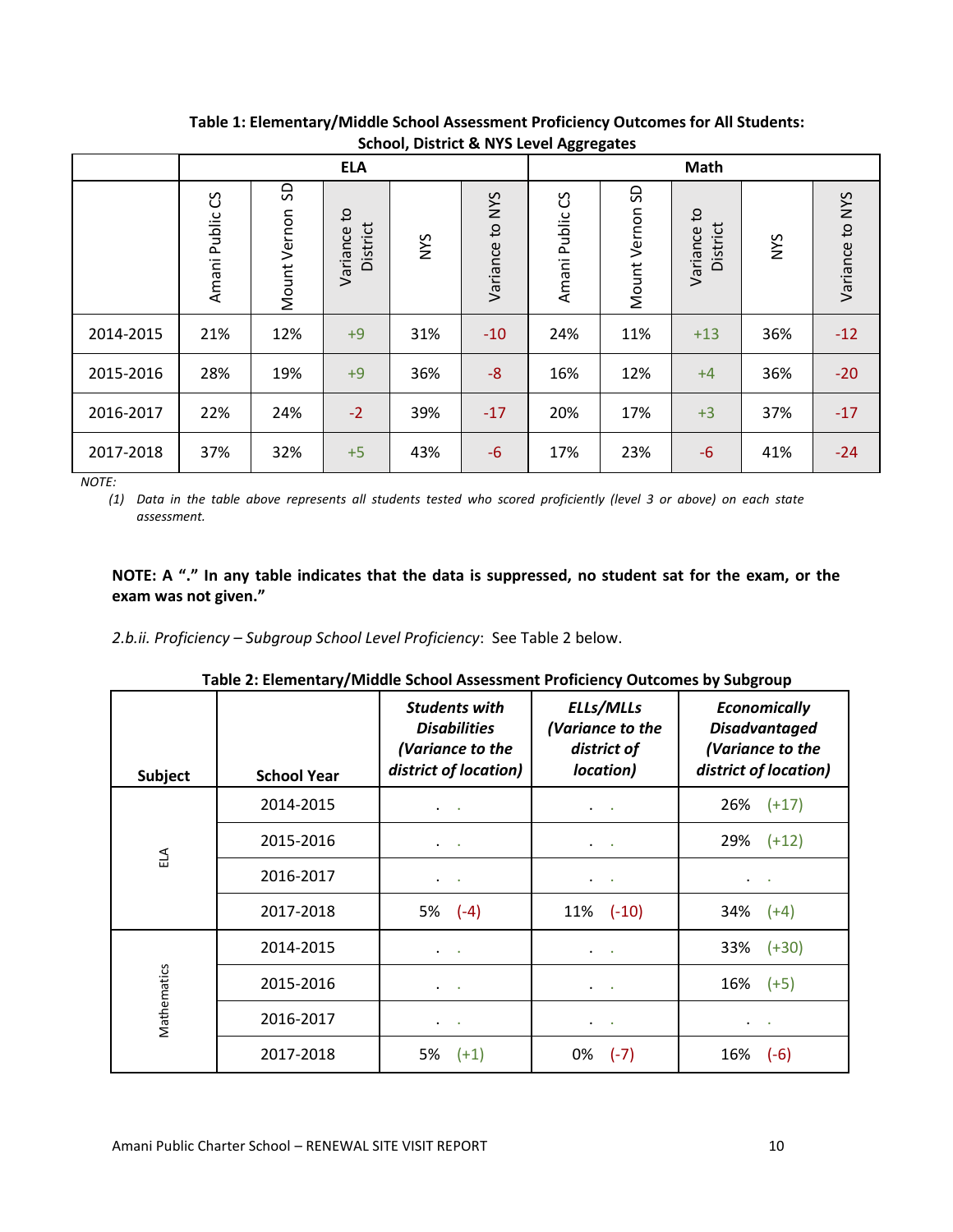*NOTES:*

- *(1) Data in the table above represents tested students in respective subgroups who scored proficiently (level 3 or above) on each state assessment.*
- *(2) For the students with disabilities and the ELL/MLL subgroups, both current and former members of the subgroups have been combined.*
- *(3) In some cases, student subgroups still did not have enough tested students to form a representative sample (<5 students). For these subgroups testing data was withheld.*
- *(4) The Amani Public Charter School reports that a data reporting error was made in the 2016-2017 school year regarding the percentages of subgroup students enrolled in the school.*

*2.b.iii. Proficiency – Grade Level Proficiency*: See Tables 3 - 4 below.

|              | Table 3. Shaac Ecter Froncicilet for All Staachts. EEA |                        |                                                    |                 |                        |                                                                                      |                   |                        |                                                                 |  |
|--------------|--------------------------------------------------------|------------------------|----------------------------------------------------|-----------------|------------------------|--------------------------------------------------------------------------------------|-------------------|------------------------|-----------------------------------------------------------------|--|
|              |                                                        | SY 2015-2016           |                                                    |                 | SY 2016-2017           |                                                                                      | SY 2017-2018      |                        |                                                                 |  |
|              | Amani Public CS                                        | Mount Vernon<br>SD/NYS | Vernon<br>Variance to<br><b>NYS</b><br>Mount<br>SD | Amani Public CS | Mount Vernon<br>SD/NYS | Vernon<br>Variance to<br><b>SAN</b><br>$\overline{\phantom{0}}$<br>Mount<br><b>G</b> | უ<br>Amani Public | Mount Vernon<br>SD/NYS | Vernon<br>Variance to<br><b>NYS</b><br>Mount <sup>'</sup><br>SD |  |
| Grade 5      | 18%                                                    | 34%<br>$14\%$ /        | $+4 / -16$                                         | 14%             | 35%<br>25% /           | $-11 / -22$                                                                          | 27%               | 37%l<br>$26\%$ /       | $+1$ / $-10$                                                    |  |
| Grade 6      | 40%                                                    | 34%<br>$24\%$ /        | $+16/+6$                                           | 18%             | 32%<br>19% /           | $-1 / -14$                                                                           | 46%               | 49%<br>$45\%$ /        | $0/ -3$                                                         |  |
| Grade 7      | 19%                                                    | 36%<br>$13%$ /         | $+5/ -17$                                          | 27%             | 23% /<br>42%           | $+3$ / $-15$                                                                         | 24%               | 23% /<br>40%           | $0/ -16$                                                        |  |
| Grade 8      | 34%                                                    | $23\%$ / 41% + 11 / -7 |                                                    | 34%             | $30\%$ /<br>46%        | $+4 / -11$                                                                           | 53%               | $32\%$ /               | $48\%$ +21 / +6                                                 |  |
| <b>NOTE:</b> |                                                        |                        |                                                    |                 |                        |                                                                                      |                   |                        |                                                                 |  |

**Table 3: Grade Level Proficiency for All Students: ELA**

|                                                                                                                                    | Amani Public CS | Mount Vernon | SD/NYS                                 | Variance to | Mount Vernon<br>SD/NYS                                  | Amani Public CS | Mount Vernon | SD/NYS                                 | Variance to | Mount Vernon<br>SD/NYS      |        | Amani Public CS | Mount Vernon | SD/NYS       |        | Variance to  | Mount Vernon     | <b>NVS</b><br>$\overline{SD}$ |
|------------------------------------------------------------------------------------------------------------------------------------|-----------------|--------------|----------------------------------------|-------------|---------------------------------------------------------|-----------------|--------------|----------------------------------------|-------------|-----------------------------|--------|-----------------|--------------|--------------|--------|--------------|------------------|-------------------------------|
| irade 5                                                                                                                            | 18%             | $14\%$ /     | 34%                                    |             | $+4 / -16$                                              | 14%             | 25% /        | 35%                                    |             | $-11 / -22$                 |        | 27%             | 26%          |              | 37%    |              | $+1$ / $-10$     |                               |
| irade 6                                                                                                                            | 40%             | $24%$ /      |                                        |             | $34\% + 16$ / +6                                        | 18%             | 19%          | 32%                                    |             | $-1 / -14$                  |        | 46%             | 45%          |              | 49%    |              | $0/ -3$          |                               |
| irade 7                                                                                                                            | 19%             | $13%$ /      | 36%                                    |             | $+5$ / $-17$                                            | 27%             | 23% /        | 42%                                    |             | $+3$ / $-15$                |        | 24%             | 23%          |              | 40%    |              | $0/ -16$         |                               |
| irade 8                                                                                                                            | 34%             | 23% /        |                                        |             | $41\% + 11 / -7$                                        | 34%             | $30\%$ /     | 46%                                    |             | $+4 / -11$                  |        | 53%             | 32%          |              |        |              | $48\% + 21 / +6$ |                               |
| (1)<br>Data in the table above represents all students tested who scored proficiently (level 3 or above) on each state assessment. |                 |              |                                        |             |                                                         |                 |              |                                        |             |                             |        |                 |              |              |        |              |                  |                               |
|                                                                                                                                    |                 |              |                                        |             | Table 4: Grade Level Proficiency for All Students: Math |                 |              |                                        |             |                             |        |                 |              |              |        |              |                  |                               |
|                                                                                                                                    | Amani Public CS |              | SY 2015-2016<br>Mount Vernon<br>SD/NYS |             | Mount Vernon<br>Variance to<br>SD/NYS                   | Amani Public CS |              | SY 2016-2017<br>Mount Vernon<br>SD/NYS |             | Mount Vernon<br>Variance to | SD/NYS | Amani Public CS |              | Mount Vernon | SD/NYS | SY 2017-2018 | Variance to      | Mount Vernon<br>SD/NYS        |
| Grade 5                                                                                                                            | 4%              | 16%          |                                        | 40%         | $-12 / -36$                                             | 18%             |              | 24%                                    | 43%         | $-6$ / $-25$                |        | 16%             |              | 30%          | /44%   |              |                  | $-14$ / $-28$                 |
| Grade 6                                                                                                                            | 32%             | $20%$ /      |                                        | 40%         | $+12 / -8$                                              | 31%             |              | 25%                                    | 40%         | $+7/ -8$                    |        | 33%             |              | 34%          |        | /44%         |                  | $-1 / -11$                    |
| Grade 7                                                                                                                            | 20%             | 6%           |                                        | 36%         | $+14 / -16$                                             | 19%             |              | 11%                                    | 38%         | $+8$ / $-19$                |        | 12%             |              | 14%          |        | /41%         |                  | $-2$ / $-29$                  |

**Table 4: Grade Level Proficiency for All Students: Math** 

*NOTE:*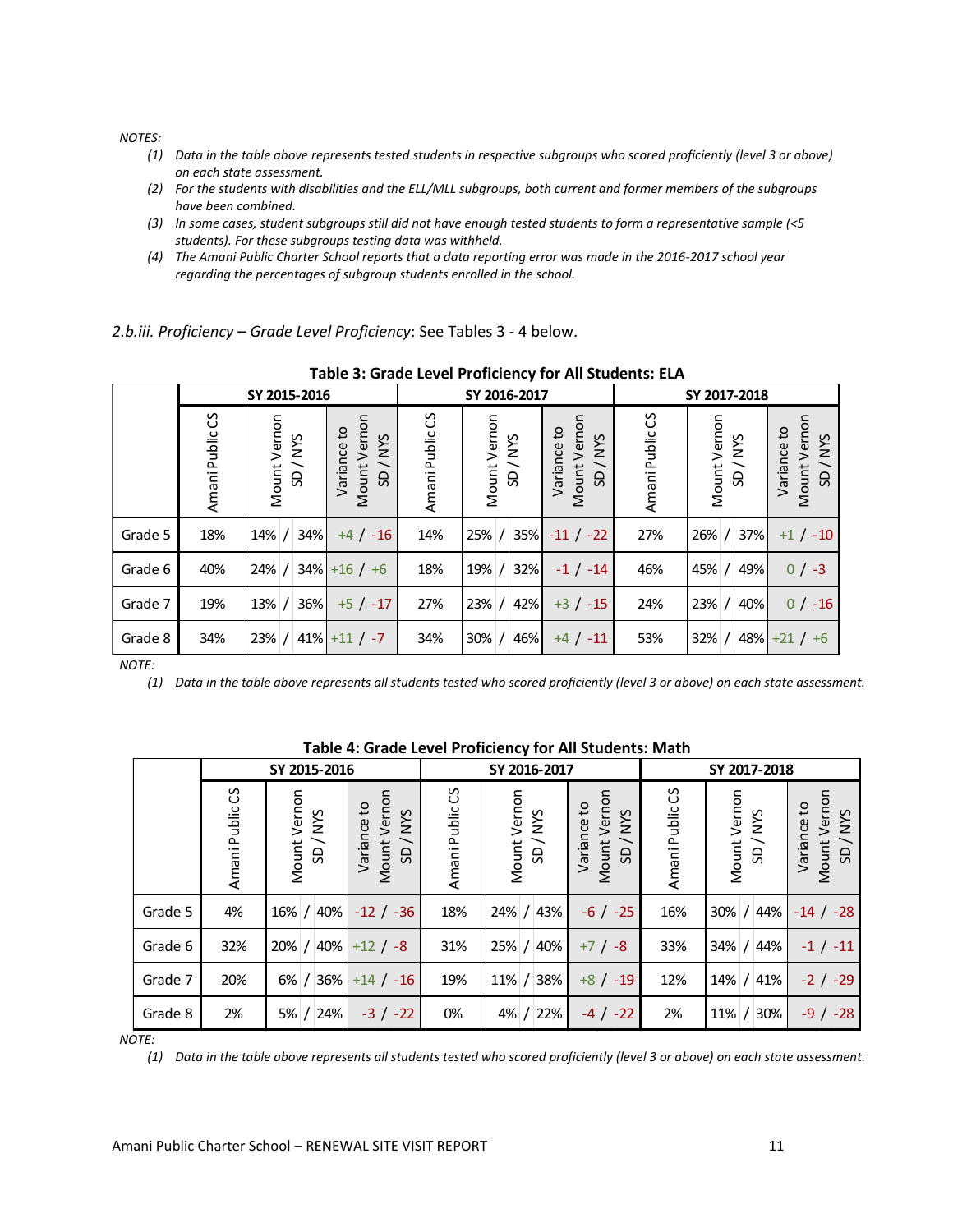| <b>Regents Test</b>      | <b>Student Subgroup</b>       | Total<br>Charter<br><b>Tested</b> | Amani<br>Public<br>Charter<br>School | State<br>Passed | Variance<br>to State |
|--------------------------|-------------------------------|-----------------------------------|--------------------------------------|-----------------|----------------------|
| Algebra I                | All Students                  | 25                                | 96%                                  | 90%             | $+6$                 |
| (Common<br>Core)         | Economically<br>Disadvantaged | 17                                | 94%                                  | 81%             | $+13$                |
| Physical                 | All Students                  | 25                                | 96%                                  | 94%             | $+2$                 |
| Setting/Earth<br>Science | Economically<br>Disadvantaged | 17                                | 94%                                  | 84%             | $+10$                |

## **Table 5: 2017-2018 8th Grade Annual Regents Outcomes by Subgroup**

*NOTES:*

*(1) Data in the table above represents students within their respective subgroups who passed the Annual Regents and Regents Common Core Examinations (score of 65 or better).*

*(2) For the students with disabilities and the ELL/MLL subgroups, both current and former members of the subgroups have been combined.*

*(3) In some cases, student subgroups still did not have enough tested students to form a representative sample (<5 students). For these subgroups the testing was withheld.*

APCS administered two Regents exams during the current charter term – Algebra 1 (Common Core) and Physical Setting/Earth Science. Aggregate outcomes for both exams demonstrate performance 2-13 percentage points above state average proficiency rates.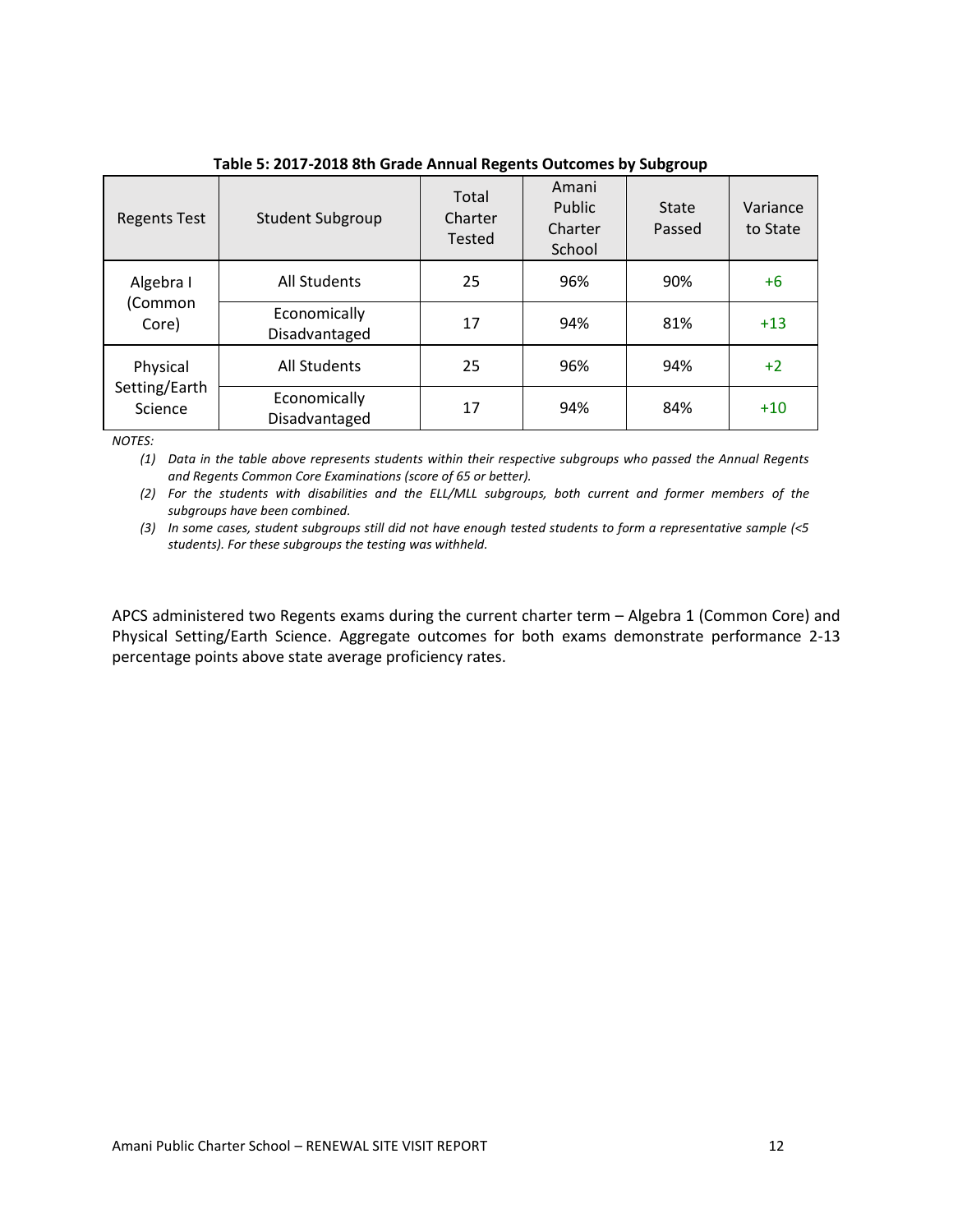#### **Benchmark 2: Teaching and Learning**

<span id="page-13-0"></span>*School leaders have systems in place designed to cultivate shared accountability and high expectations and that lead to students' well-being, improved academic outcomes, and educational success. The school has rigorous and coherent curriculum and assessments that are aligned to the New York State Learning Standards (NYSLS) for all students. Teachers engage in strategic practices and decision-making in order to address the gap between what students know and need to learn so that all students experience consistent high levels of engagement, thinking and achievement.*

## **Finding: Meets**

|                       | Element                                    | Indicators                                                                                                                                                                                                                         |
|-----------------------|--------------------------------------------|------------------------------------------------------------------------------------------------------------------------------------------------------------------------------------------------------------------------------------|
| $\mathcal{I}$ .       | Curriculum                                 | a. The school has a documented curriculum that is aligned to the NYSLS.<br>b. Teachers use unit and lesson plans that introduce complex materials,<br>stimulate higher order thinking, and build deep conceptual understanding and |
|                       |                                            | knowledge around specific content.<br>c. The curriculum is aligned horizontally across classrooms at the same grade<br>level and vertically between grades.                                                                        |
|                       |                                            | d. The curriculum is differentiated to provide opportunities for all students to<br>master grade-level skills and concepts.                                                                                                        |
| 2.                    | Instruction                                | a. The school staff has a common understanding of high-quality instruction, and<br>observed instructional practices align to this understanding.                                                                                   |
|                       |                                            | b. Instructional delivery fosters engagement with all students.                                                                                                                                                                    |
|                       | Assessment and<br>Program<br>Evaluation    | a. The school uses a balanced system of formative, diagnostic and summative<br>assessments.                                                                                                                                        |
| $\mathcal{Z}$ .       |                                            | b. The school uses qualitative and quantitative data to inform instruction and<br>improve student outcomes.                                                                                                                        |
|                       |                                            | c. The school uses qualitative and quantitative data to evaluate the quality and<br>effectiveness of the academic program, and modifies the program accordingly.                                                                   |
| $\mathcal{A}_{\cdot}$ | Supports for<br><b>Diverse</b><br>Learners | a. The school provides supports to meet the academic needs for all students,<br>including but not limited to: students with disabilities, English language learners,<br>and economically disadvantaged students.                   |
|                       |                                            | b. The school has systems to monitor the progress of individual students and<br>facilitate communication between interventionists and classroom teachers<br>regarding the needs of individual students.                            |

#### **Summative Evidence for Benchmark 2:**

#### *Curriculum*:

School leaders that met with the site review team stated that the school developed and continues to improve curriculum maps that are aligned to the Common Core Learning Standards (CCLS). Beginning this year, on Wednesdays, teachers submit lesson plans based on a common template to the director of curriculum and instruction and coaches for review on a weekly basis. In addition, teachers have opportunities to meet at grade level team meetings on Wednesdays. There are also regular departmental meetings. Teachers and leaders also reported that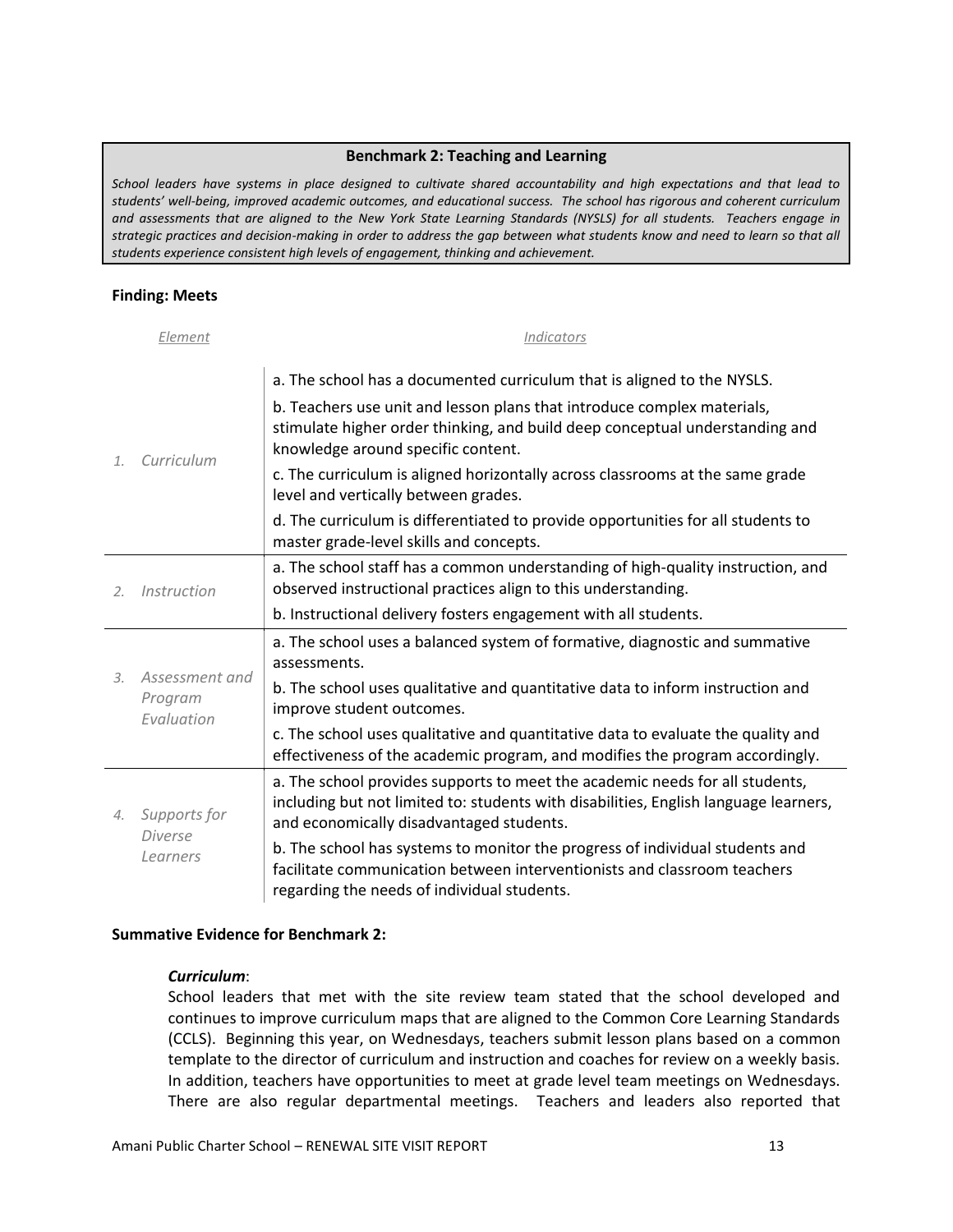teachers have received instructional supports for specific content areas that have made substantive, positive differences. For pacing purposes in ELA, Engage NY ( $6<sup>th</sup>$  grade) and Elevate Now  $(5<sup>th</sup>, 7<sup>th</sup>, 8<sup>th</sup>$  grades) are being used. In math the school is using Engage NY

#### *Instruction*:

Amani is generally meeting indicators under this benchmark. For this academic year the leadership team is focusing on greater consistency across the school. Such practices as an emphasis on Gradual Release of Responsibility (where students are given more voice and autonomy) and LEADs (Learning Objectives, Essential Questions, Agenda, and Do Nows) are to be seen in every classroom. Site visit team members observed high levels of rigor and student engagement in many classrooms. There appears to be a common understanding that activities must be varied to meet the diverse learning styles of students though this was not consistently observed during the classroom visits. Some lessons incorporated the use of interactive notebooks, manipulatives, cooperative learning, visuals, technology, and some rotating centers with timed activities.

#### *Assessment and Program Evaluation*:

The school has been increasing the use of data to drive instruction. The data coordinator has created a comprehensive database to analyze and monitor student progress in math and help teachers plan lessons informed by student data. Leaders and coaches are in the preliminary stages of creating a similar database for ELA. Currently, the school utilizes a database for the ELA department to analyze and monitor scholars' performance. Teachers use Fountas & Pinnell levels as well as STAR Reading assessments, to determine students' independent reading levels. Data is also derived from exit ticket that are aligned to Engage NY standards. Leaders state that this combined data drives ELA lesson plans as they monitor student progress throughout the year.

To address the student performance needs, the school has made staffing and programmatic changes that continue to be implemented. For example, this year greater emphasis across all grades has been placed on reading with dedicated time at the beginning of every ELA class. Teachers are increasing the level of rigor in mathematics by building out modules from Engage NY, since the school determined that the math program used previously was not meeting the expectations of the CCLS.

#### *Supports for Diverse Learners*:

Academic Intervention Services (AIS) take place during the day and after school. In ELA interventions are held during the 90-minute ELA block with additional support available via online self-guided programs Renaissance Learning and Kahn Academy. The school has initiated this year TransMath for math intervention. During Wednesday Advisory periods, all staff speak with students and discuss their needs including academic assistance. Students with disabilities are serviced in integrated co-teaching (ICT) classrooms with a team of co-teachers that consists of general education and special education teachers. In addition, Saturday Academy will be offered beginning with the second semester for students three or more grades behind.

The Response to Intervention (RtI) has been restructured to be addressed during the day with an Academy period. In addition, after school office hours with teachers and targeted small group supports are also provided.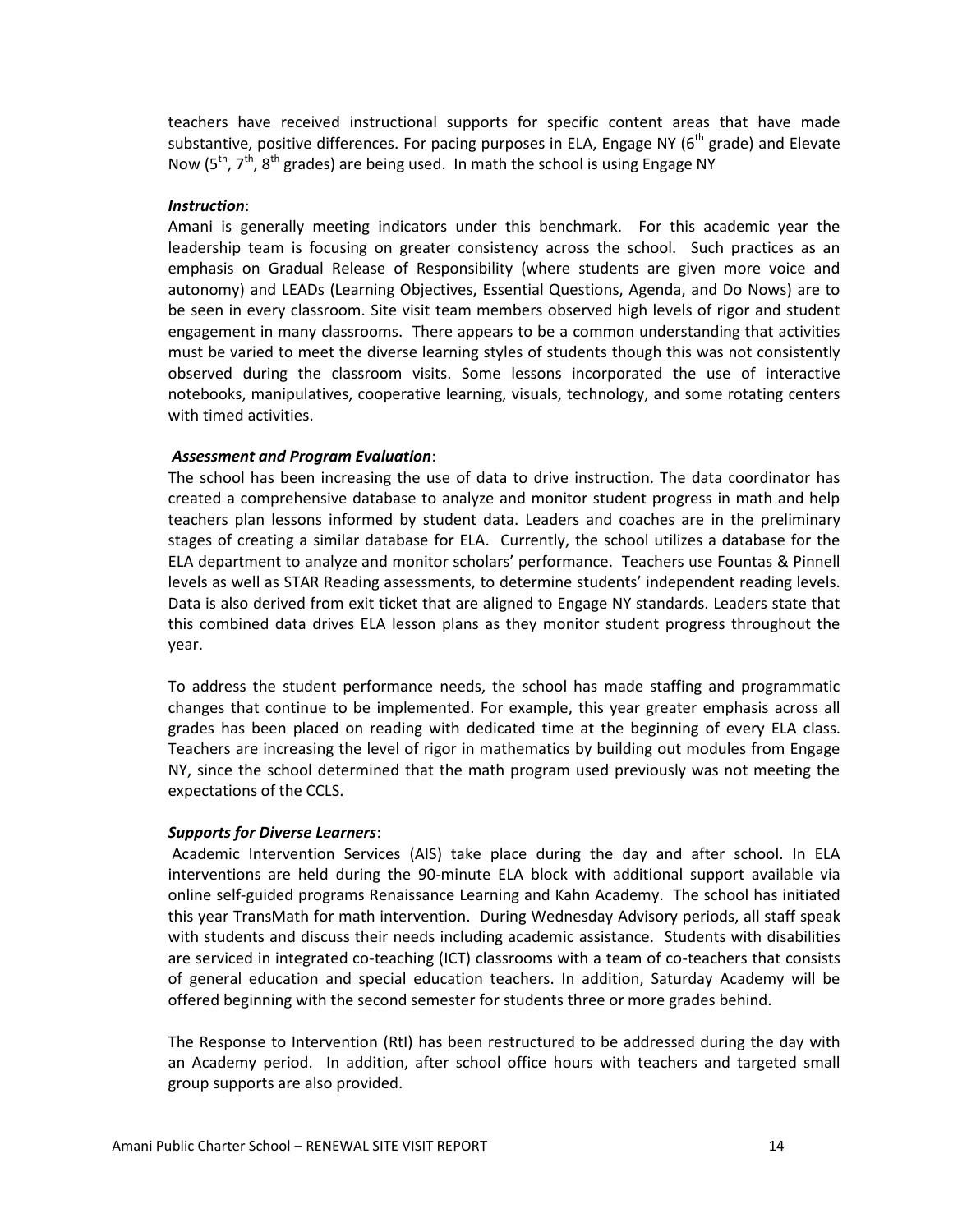#### **Benchmark 3: Culture, Climate and Family Engagement**

<span id="page-15-0"></span>*The school has systems in place to support students' social and emotional health and to provide for a safe and respectful learning environment. Families, community members and school staff work together to share in the responsibility for student academic progress and social-emotional growth and well-being. Families and students are satisfied with the school's academics and the overall leadership and management of the school.*

#### **Finding: Meets**

| Element |                                               | <i><u><b>Indicators</b></u></i>                                                                                                                                                                                                                                                                                                                                                                                                                                                                                                                                                          |
|---------|-----------------------------------------------|------------------------------------------------------------------------------------------------------------------------------------------------------------------------------------------------------------------------------------------------------------------------------------------------------------------------------------------------------------------------------------------------------------------------------------------------------------------------------------------------------------------------------------------------------------------------------------------|
| 1.      | Behavior<br>Management and<br>Safety          | a. The school has a clear approach to behavioral management, including a<br>written discipline policy.<br>b. The school appears safe and all school constituents are able to articulate how<br>the school community maintains a safe environment.<br>c. The school has systems in place to ensure that the environment is free from<br>harassment and discrimination.<br>d. Classroom environments are conducive to learning and generally free from<br>disruption.                                                                                                                      |
| 2.      | <b>Family Engagement</b><br>and Communication | a. Teachers communicate with parents to discuss students' strengths and needs.<br>b. The school assesses family and student satisfaction using strategies such as<br>surveys, feedback sessions, community forums, or participation logs, and<br>considers results when making schoolwide decisions.<br>c. The school has a systematic process for responding to parent or community<br>concerns.<br>d. The school shares school-level academic data with the broader school<br>community to promote transparency and accountability among parents,<br>students and school constituents. |
| 3.      | Social-Emotional<br>Supports                  | a. School leaders collect and use data to track the socio-emotional needs of<br>students.<br>b. School leaders collect and use data regarding the impact of programs<br>designed to support students' social and emotional health.                                                                                                                                                                                                                                                                                                                                                       |

#### **Summative Evidence for Benchmark 3:**

#### **Behavior Management and Safety**

This year, Amani Public Charter School has implemented classroom management norms based on "Teach Like a Champion" with greater fidelity, including greater use of a merit/demerit system, common hand gestures and count-down language. The director and deans of school culture have been working with staff to reinforce systems across the classes and grades. In addition, Amani continues to implement Kickboard, a school-wide behavior management system that helps students achieve positive social and emotional character development. Teachers use this online system to reward students with bonus points and parents can access the system in real-time to review their student's behavior. To discourage undesired behaviors, bonus points can be deducted, resulting in reduced points by the end of the week. Paychecks are sent home weekly to be signed by parents and returned to the school. Bonus points accrued over time make scholars eligible to participate in special school events, i.e., dances, field trips, and more.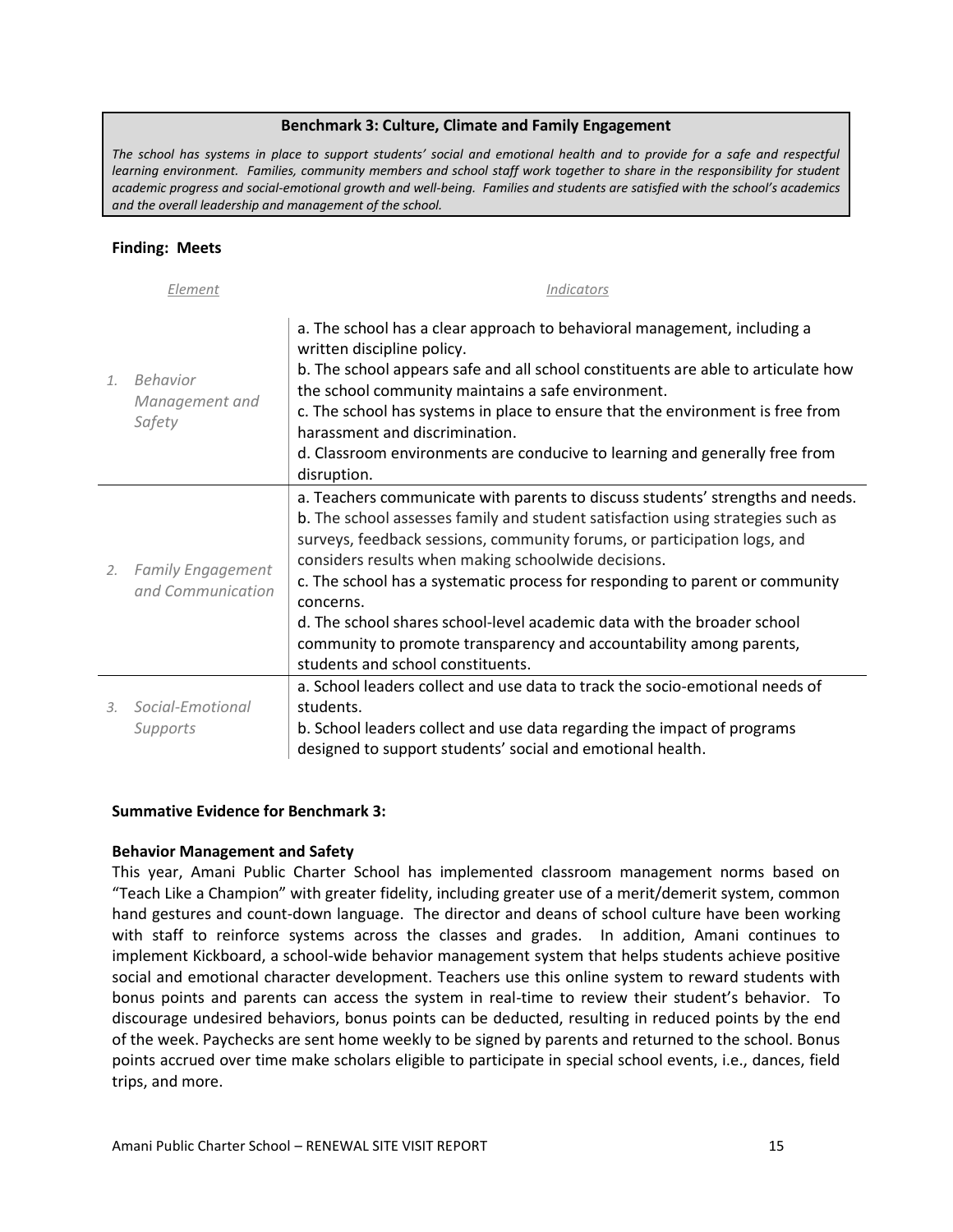The shift in student expectations (e.g. silent hallways) were instituted to focus more time on task and create a more seamless transition from hallways to classrooms. Students that met with the review team noted the differences from the previous year to this year but complied with the new expectations.

All school personnel play a role in contributing to a safe and positive school. The lower school and the upper school deans and security staff are strategically located in areas of the school that ensure their visibility and immediate response if/when needed, i.e. front door areas, corridors, meal areas, etc. Teachers stand at their doorways to ensure smooth transitions and greet students as they enter their classrooms.

Even with the recent changes in student behavioral expectations, students felt welcomed and supported by teachers and staff. Mutual respect between staff and scholars was observed in the classrooms and in all areas of the school. There appears to be a cohesive and sincere care for the socio-emotional and educational well-being of all scholars throughout the school by all staff.

#### **Family Engagement and Communication**

Family surveys show parents are satisfied with the school. All stakeholders reported that communications are ongoing. Parents that met with the review team spoke about the support they received from the school, especially parents that were new to the school. They reported open and frequent points of communication, from the daily morning greetings by school leadership to the weekly progress reports through the paycheck system. Teachers and other school personnel also keep contact with parents frequently through phone calls, e-mail and face-to-face meetings in addition to parents being able to check on their students' behavioral and academic progress via on-line portal systems. To incentivize parents to participate and get involved, scholars are awarded extra bonus points every time their parents engage in anything school related, i.e., parent/teacher conferences, school activities and events, volunteering on a field trip, etc.

#### **Social Emotional Supports**

The school emphasizes supporting the social emotional needs of students. The dean and assistant deans of scholars are available upon request to all scholars. The social worker and two social worker interns work very closely with the deans to ensure their collaborative efforts in deciding rewards and consequences.

The deans of scholars have designated a weekday for every grade level to have a morning meeting. These meetings are intended to inspire and motivate students as they start their day. School leaders, teachers, and students participate in these lively, upbeat presentations.

The deans of scholars work with the school social worker to bring guest speakers who present special programs and assemblies that address topics of interest to middle school students, i.e. bullying, drugs, gangs, etc. Consistent behavioral norms were observed and the overall tone of the school, both during the school day and afterschool activities, were positive. Students and families were engaged and indicated that the efforts to ensure the school is supporting the social and emotional well-being of students are effective.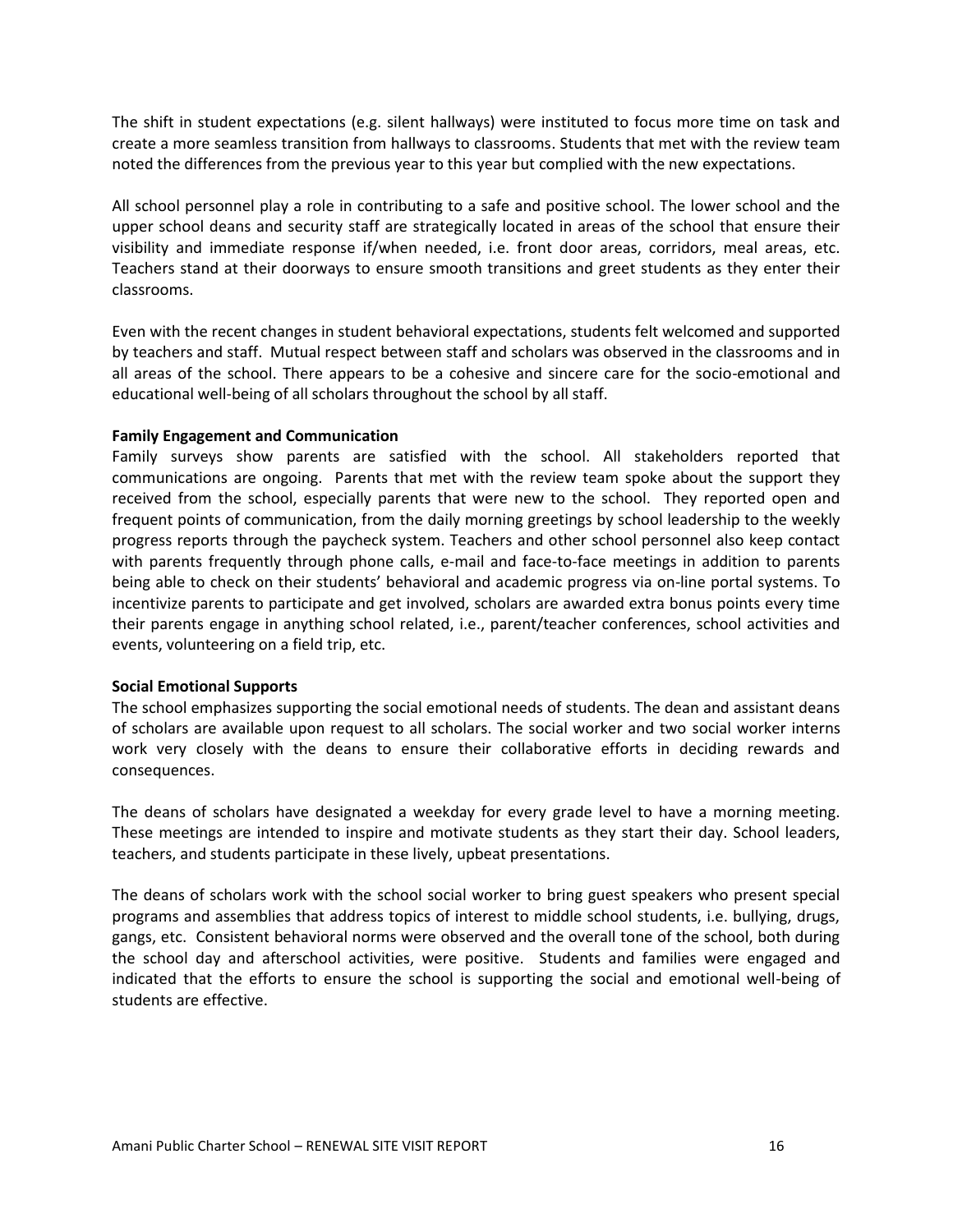#### **Benchmark 4: Financial Condition**

<span id="page-17-0"></span>*The school is in sound and stable financial condition as evidenced by performance on key financial indicators.*

#### **Finding: Meets**

Important Notes:

- The key financial indicators used to evaluate this benchmark will be presented within a separate fiscal dashboard instrument that will provide context for the school's performance on each of the metrics, outline the specific targets for each metric, and also provide additional subsidiary detail on each calculation.
- Unless otherwise indicated, financial data is derived from the school's annual independently audited financial statements.

|                                   | 1. Near-Term Indicators:      |  |  |  |  |
|-----------------------------------|-------------------------------|--|--|--|--|
| 1a.                               | <b>Current Ratio</b>          |  |  |  |  |
| $1b$ .                            | <b>Unrestricted Days Cash</b> |  |  |  |  |
| 1c.                               | <b>Enrollment Variance</b>    |  |  |  |  |
| 1d.                               | <b>Composite Score</b>        |  |  |  |  |
|                                   | 2. Sustainability Indicators: |  |  |  |  |
| 2a.                               | <b>Total Margin</b>           |  |  |  |  |
| 2 <sub>b</sub>                    | Debt to Asset Ratio           |  |  |  |  |
| 2c<br>Debt Service Coverage Ratio |                               |  |  |  |  |

# **Summative Evidence for Benchmark 4:**

#### **Financial Condition**

Amani Public Charter School appears to be in good financial condition as evidenced by performance on key indicators derived from the school's independently audited financial statements.

The Charter School Office reviews the financial performance and management of charter schools using quantitative and qualitative methods. Near‐term indicators, such as the current ratio and unrestricted days cash, are measures of liquidity and of the charter school's capacity to maintain operations. Long‐ term indicators, such as total margin and debt-to asset ratio, are measures of the charter school's capacity to remain viable and to meet financial obligations.

#### **Overall Financial Outlook**

A *composite score* is an overall measure of financial health calculated by the Department's Office of Audit Services. This score is based on a weighting of primary reserves, equity, and net income. A charter school with a score between 1.5 and 3.0 is considered to be in strong financial health. Amani Public Charter School's 2016-2017 composite score is 2.1.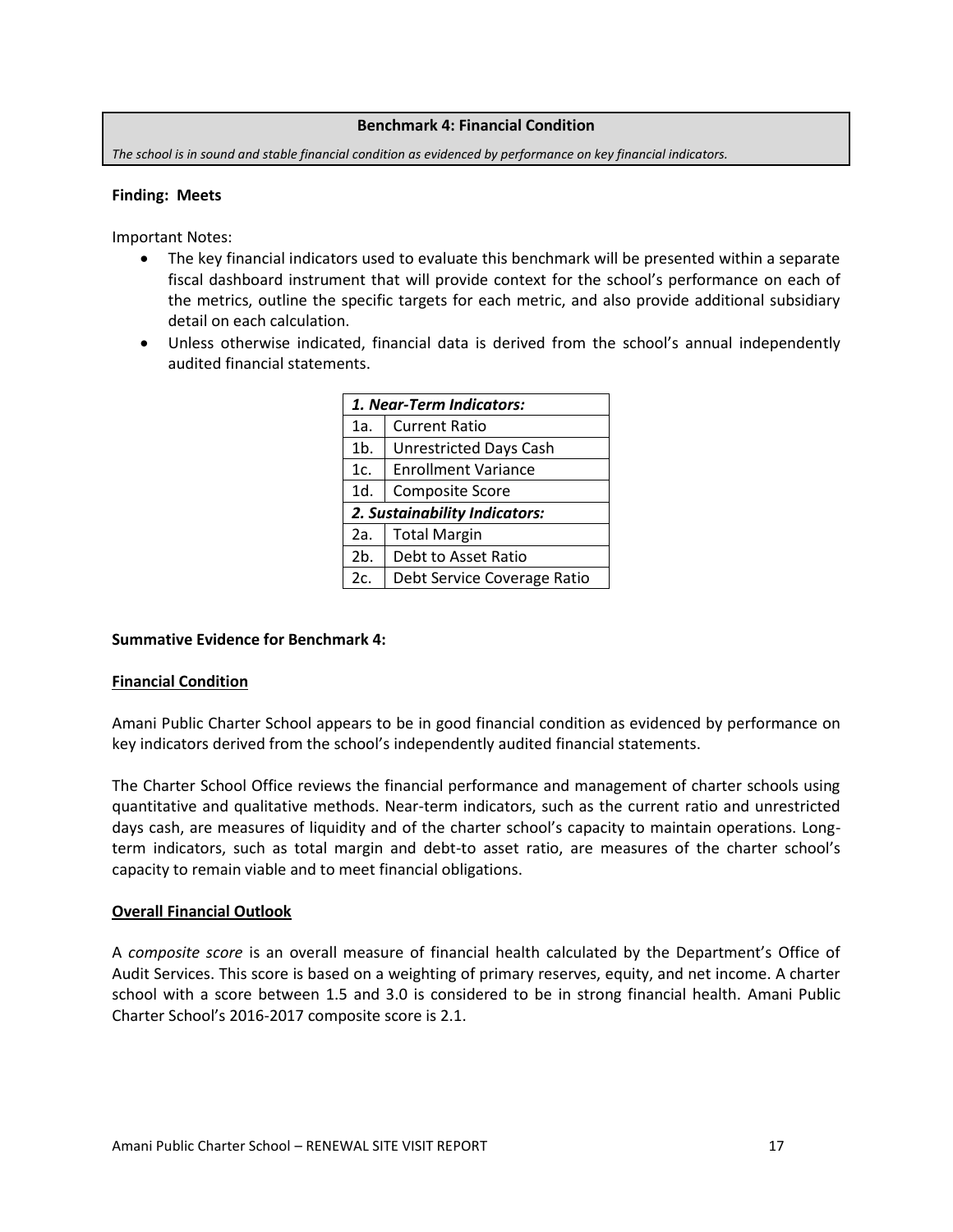| ---- ---- -- -- --- -- -- |                        |  |  |  |  |
|---------------------------|------------------------|--|--|--|--|
| Year                      | <b>Composite Score</b> |  |  |  |  |
| 2014-2015                 | 3.0                    |  |  |  |  |
| 2015-2016                 | 2.6                    |  |  |  |  |
| 2016-2017                 | 21                     |  |  |  |  |

## **Amani Public Charter School's Composite Scores 2014-2015 to 2016-2017**

*Source: NYSED Office of Audit Services*

#### **Near-Term Indicators**

Near-term indicators of financial health are used to understand the current financial performance and viability of the school. The Charter School Office uses three measures:

The *current ratio* is a financial ratio that measures whether or not a charter school has enough resources to pay its debts over the next 12 months. The ratio is mainly used to give an idea of the school's ability to pay back its short-term liabilities (debt and payables) with its short-term assets (cash, inventory, receivables). The higher the current ratio, the more capable the school is of paying its obligations, with a ratio under 1.0 indicating concern. For 2016-2017, Amani Public Charter School had a current ratio of 4.0.

*Unrestricted cash* measures, in days, whether the charter school can meet operating expenses without receiving new income. Charter schools typically strive to maintain at least 90 days of cash on hand. For fiscal year 2016-2017, Amani Public Charter School operated with 133 days of unrestricted cash.

*Enrollment maximization* measures whether or not a charter school is meeting its enrollment projections, thereby generating sufficient revenue to fund ongoing operations. Actual enrollment that is over 85 percent is considered reasonable. Amani Public Charter School's enrollment maximization for 2016-2017 was at 97 percent.

# **Long-Term Indicators**

A charter school's *debt to asset ratio* measures the extent to which the school relies on borrowed funds to finance its operations. It is calculated as total liabilities divided by total assets. A ratio of 0.9 or less meets a standard of low risk. For 2016-2017, Amani Public Charter School's debt to asset ratio was 0.4.

*Total margin* measures the deficit or surplus a charter school yields out of its total revenues; in other words, whether or not the school is living within its available resources. Total margin is calculated as net income divided by total revenue. A total margin that is positive indicates low risk. For 2016-2017, Amani Public Charter School's total margin was -4 percent.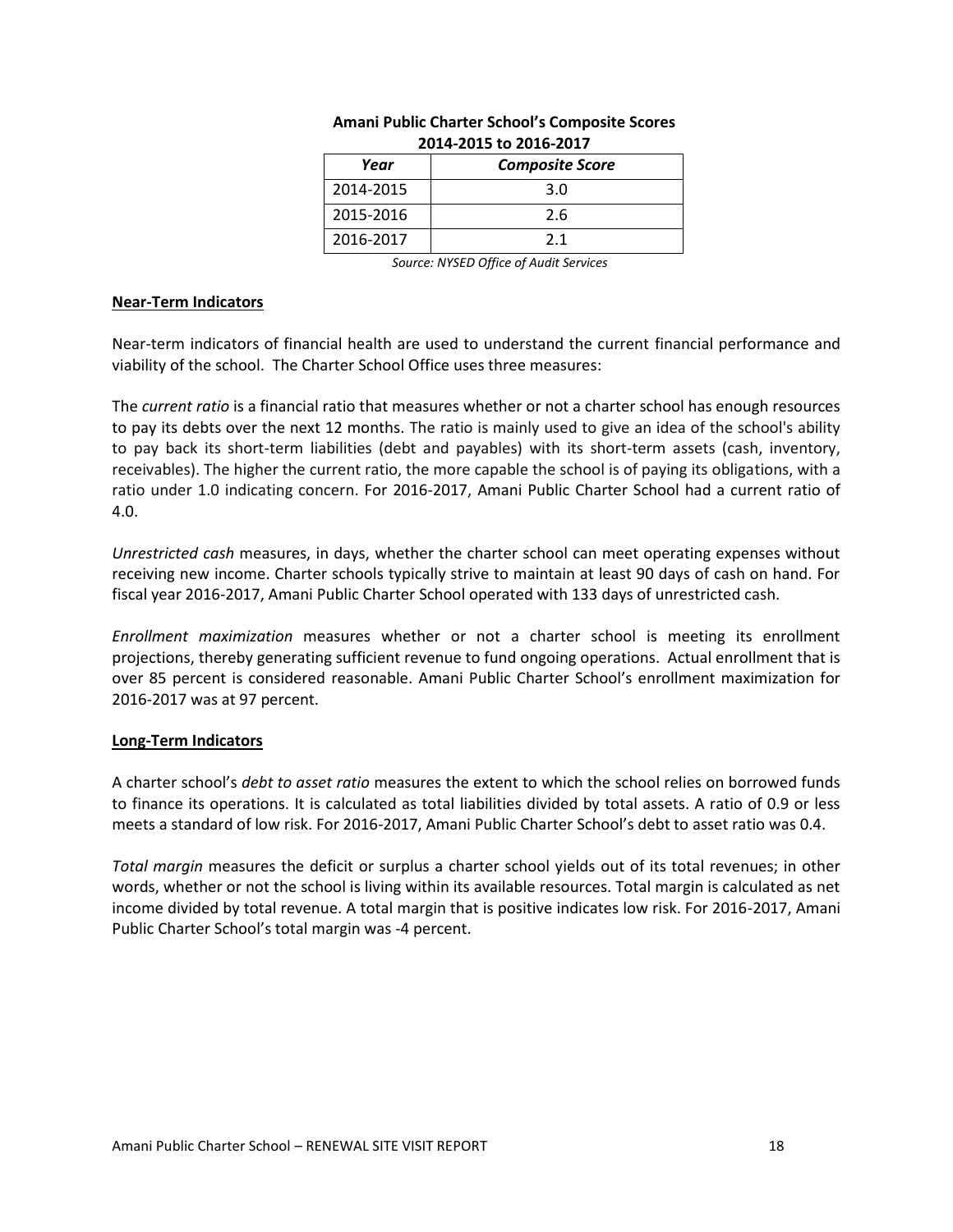#### **Benchmark 5: Financial Management**

<span id="page-19-0"></span>*The school operates in a fiscally sound manner with realistic budgets pursuant to a long-range financial plan, appropriate internal controls and procedures, and in accordance with state law and generally accepted accounting practices.*

#### **Finding: Approaches**

Renewal is based on evidence that the following indicators are generally present:

- 1. The school has an accurate and functional accounting system that includes monthly budgets.
- 2. The school sets budget objectives and regularly analyzes its budget in relation to those objectives.
- 3. The school has allocated budget surpluses in a manner that is fiscally sound and directly attends to the social and academic needs of the students attending the school.
- 4. The school has and follows a written set of fiscal policies.
- 5. The school has complied with state and federal financial reporting requirements.
- 6. The school has and is maintaining appropriate internal controls and procedures.
- 7. The school follows generally accepted accounting principles as evidenced by independent financial audits with an unqualified audit opinion, a limited number of findings that are quickly corrected, and the absence of a going concern disclosure.

#### **Summative Evidence for Benchmark 5:**

The Charter School Office reviewed Amani Public Charter School's 2016-2017 audited financial statements to determine whether the independent auditor observed sufficient internal controls over financial reporting. The auditor did not identify any deficiencies in internal controls that could be considered material weaknesses.

However, when the auditor performed tests of the school's compliance with certain provisions of laws, regulations, contracts, and grant agreements, noncompliance with which could have a direct and material effect on the determination of financial statement amounts, the results of the tests disclosed one instance of noncompliance must be reported under Government Auditing Standards:

#### **Board Oversight**

By meeting ten times over the course of the year ending June 30, 2017 and by not holding its June annual meeting, the board of trustees did not operate pursuant to the school's by-laws in regard to governance. Management responded that it planned to amend the bylaws to change the frequency of meetings to "a minimum of (12) meetings shall be scheduled each year" and the timing of the annual meeting to "June of each year, or such other month as the Board may determine."

#### **Tagging of Temporarily Restricted Revenue**

Revenue and expenses related to a fundraiser where all donations would go to the 21st Century Learning Center and the library were not tagged as such. The auditor recommended that the school implement procedures to track the restrictions on all fundraising income and contributions received during the year, as well as the satisfaction of those restrictions.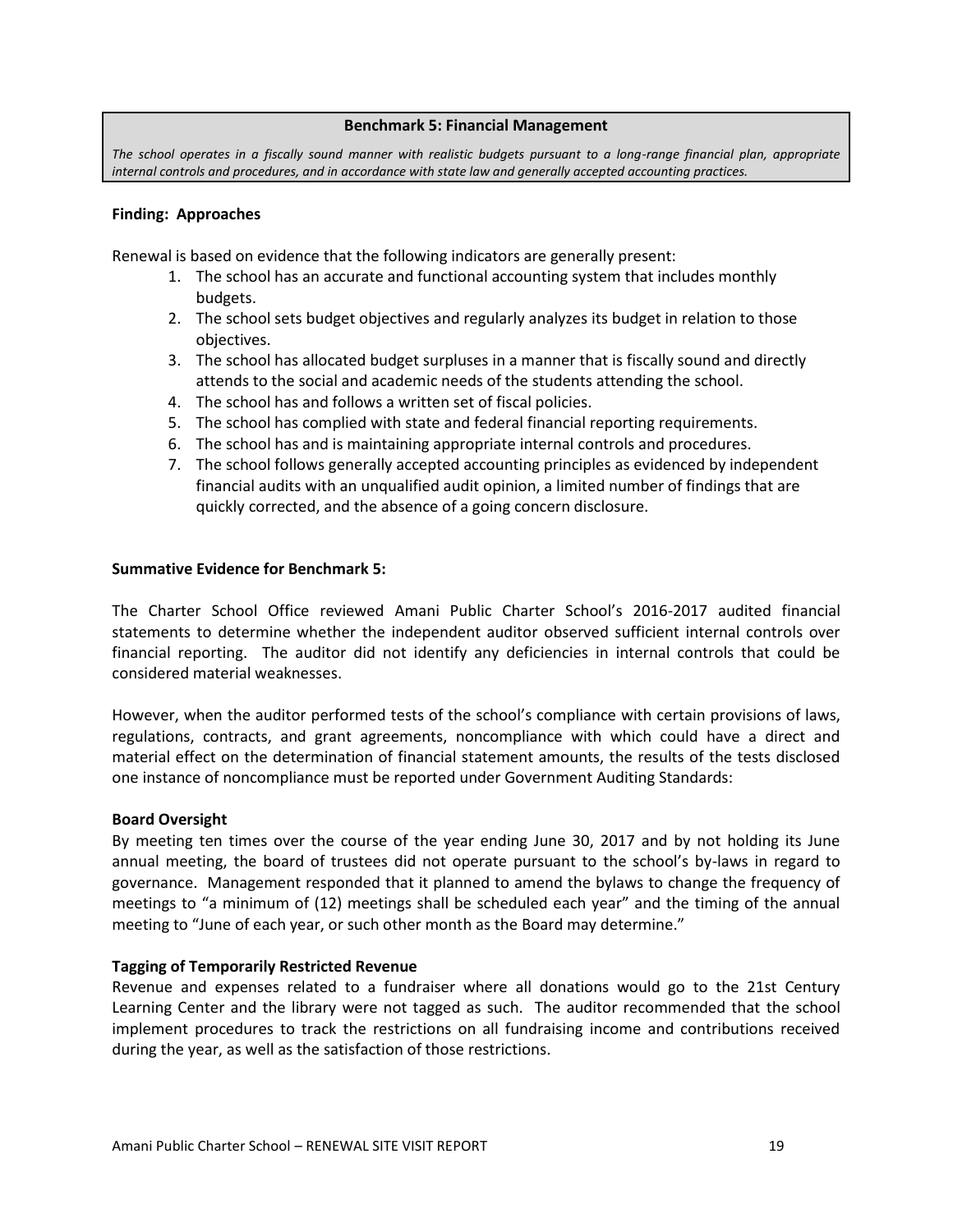#### **Special Education Teacher Documentation**

There were two instances in which the school was not able to readily supply support for special education teacher qualifications. The school ultimately provided completed HOUSSE rubrics demonstrating the teachers' qualifications. The auditor recommended the school implement stronger procedures to obtain and maintain documentation of teachers' qualifications as special education providers.

The auditor also reported on the status of matters from the 2015 audit:

#### **Billing for Special Education Services and Review of Reconciliation**

The auditor noted that one student was provided special education services and tracked in the detailed special education reconciliation of services provided and billed; but was not billed initially. Also, in 2016 and 2017, the auditor noted that out-of-date special education tuition rates were being used, leading to unbilled amounts the school would have been entitled to receive. The auditor recommended the Charter School review per pupil and special education full time equivalent reconciliations for accuracy and completeness to ensure services billed for are proper and that up-to-date special education tuition rates be used.

#### **Operating Reserves**

The school was holding and, as of the 2017 audit, continues to hold a large amount of cash planned for leasehold improvements without a board-approved policy regarding the purpose and use of the reserve funds. The auditor recommended that the school adopt a policy that reflects the intended use of the reserve and that the board approve it.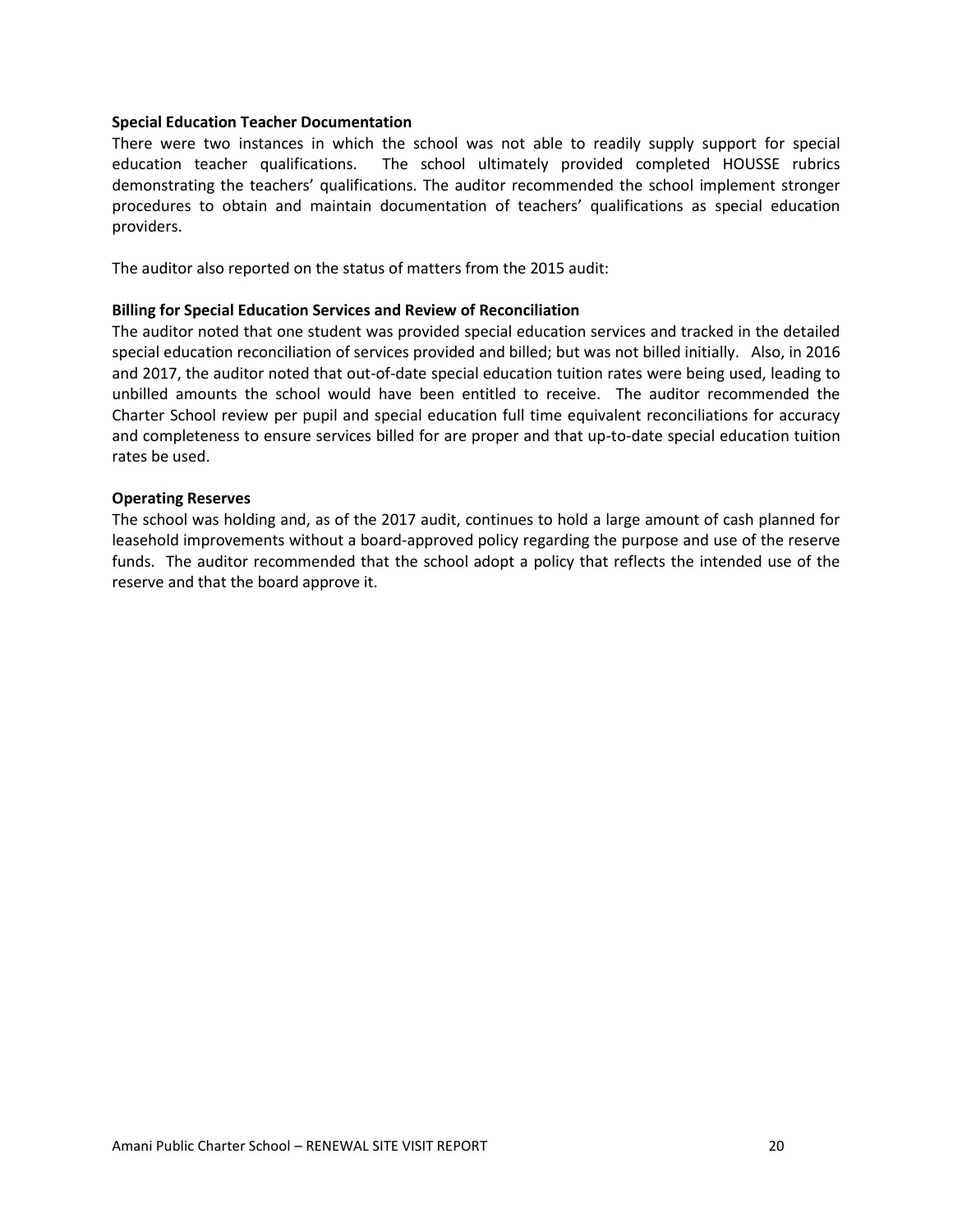#### **Benchmark 6: Board Oversight and Governance**

<span id="page-21-0"></span>*The board of trustees provides competent stewardship and oversight of the school while maintaining policies, establishing performance goals, and implementing systems to ensure academic success, organizational viability, board effectiveness and faithfulness to the terms of its charter.*

#### **Finding: Meets**

|    | Element                                  | <i>Indicators</i>                                                                                                                                                                                                                                                                                                                                                                                                                                                                                                                                                                                                                                                                                                                                                |
|----|------------------------------------------|------------------------------------------------------------------------------------------------------------------------------------------------------------------------------------------------------------------------------------------------------------------------------------------------------------------------------------------------------------------------------------------------------------------------------------------------------------------------------------------------------------------------------------------------------------------------------------------------------------------------------------------------------------------------------------------------------------------------------------------------------------------|
| 1. | <b>Board Oversight</b><br>and Governance | a. The board recruits and selects board members with skills and expertise that<br>meet the needs of the school.<br>b. The board engages in strategic and continuous improvement planning by<br>setting priorities and goals that are aligned with the school's mission and<br>educational philosophy.<br>c. The board demonstrates active oversight of the charter school management,<br>fiscal operations and progress toward meeting academic and other school<br>goals.<br>d. The board regularly updates school policies.<br>e. The board utilizes a performance-based evaluation process for evaluating<br>school leadership, itself and providers.<br>f. The board demonstrates full awareness of its legal obligations to the school<br>and stakeholders. |

# **Summative Evidence for Benchmark 6:**

The Amani Public Charter School is generally meeting the indicators under this benchmark. The Board has expanded its capacity by brining on a trustee with relevant academic experience. However, it still lacks a coherent, rubrics-based evaluation for the executive director. In the past, performance reviews were conducted in the form of a discussion between the chairman and the school leader with a selfevaluation. Though the board indicated that it was to adopt an evaluative rubric that is aligned to what the executive director uses to evaluate her leadership team, at the time of the school visit it had not been finalized. The intention is that the evaluation would include annual goals that are based on academic performance and qualitative measures such as parent and staff satisfaction rates. The board did not articulate what direct supports are provided to the executive director to help her achieve the goals.

Board members are highly invested in the school. Each member, including the newest trustee who has an education background, contributes their expertise and skills by participating in various committees. The board demonstrates full awareness and understanding of its charter responsibilities and hired the consultants used to conduct the curriculum audit in January 2018 that has led to the programmatic changes in the school. The Board is also clear on its fiduciary obligations. Members are active and present in the school and in the community. Many current board members are founders of the school, though there has been a transition with three members stepping off and a new member added during this charter term.

Board meetings are held monthly. A multi-paged dashboard provides the board with critical data and information about the school.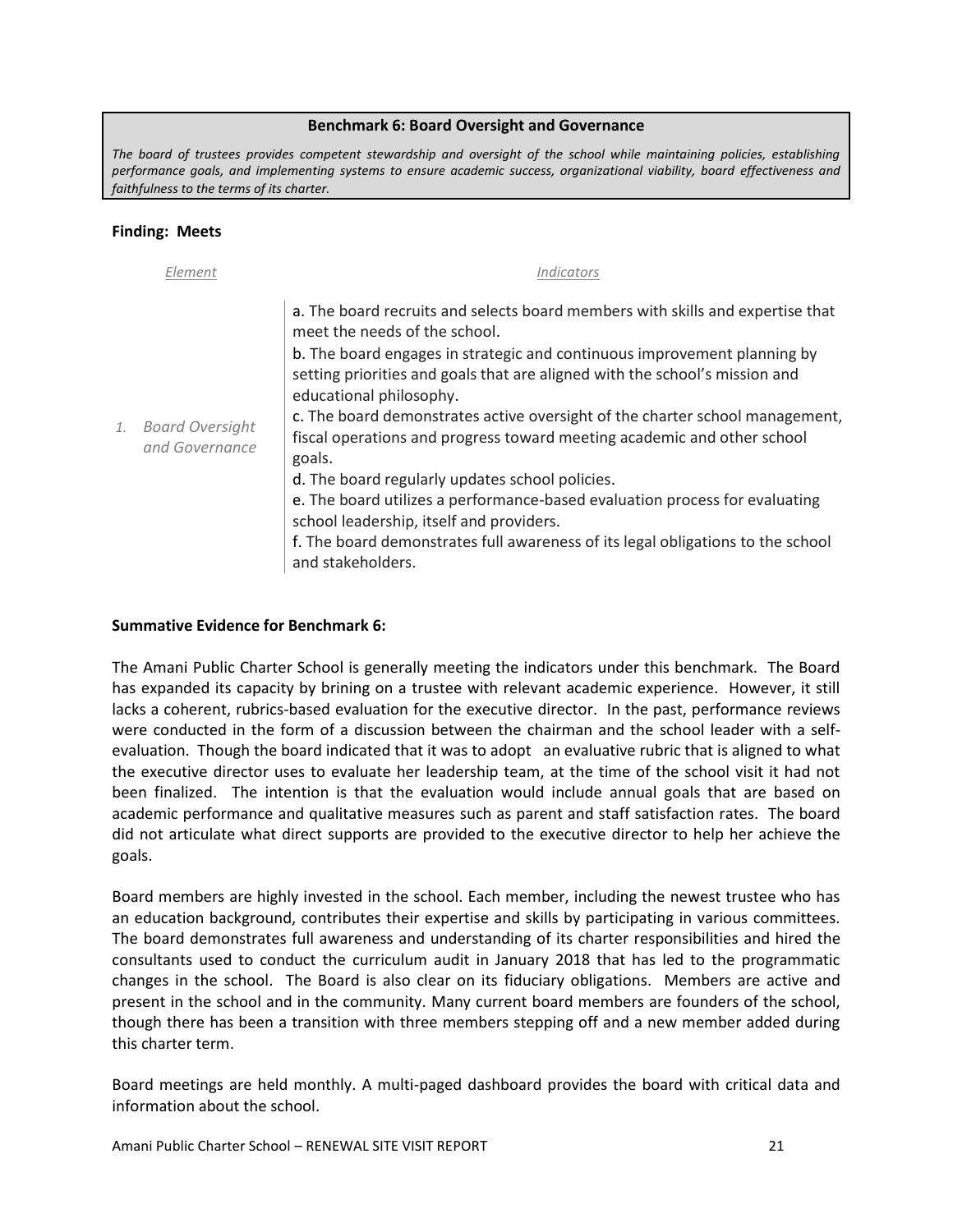At the end of every school year, the board meets to update and revise policies and strategically plan for the following year. Board members participate in a board retreat annually and hire consultants to provide them with board development and training.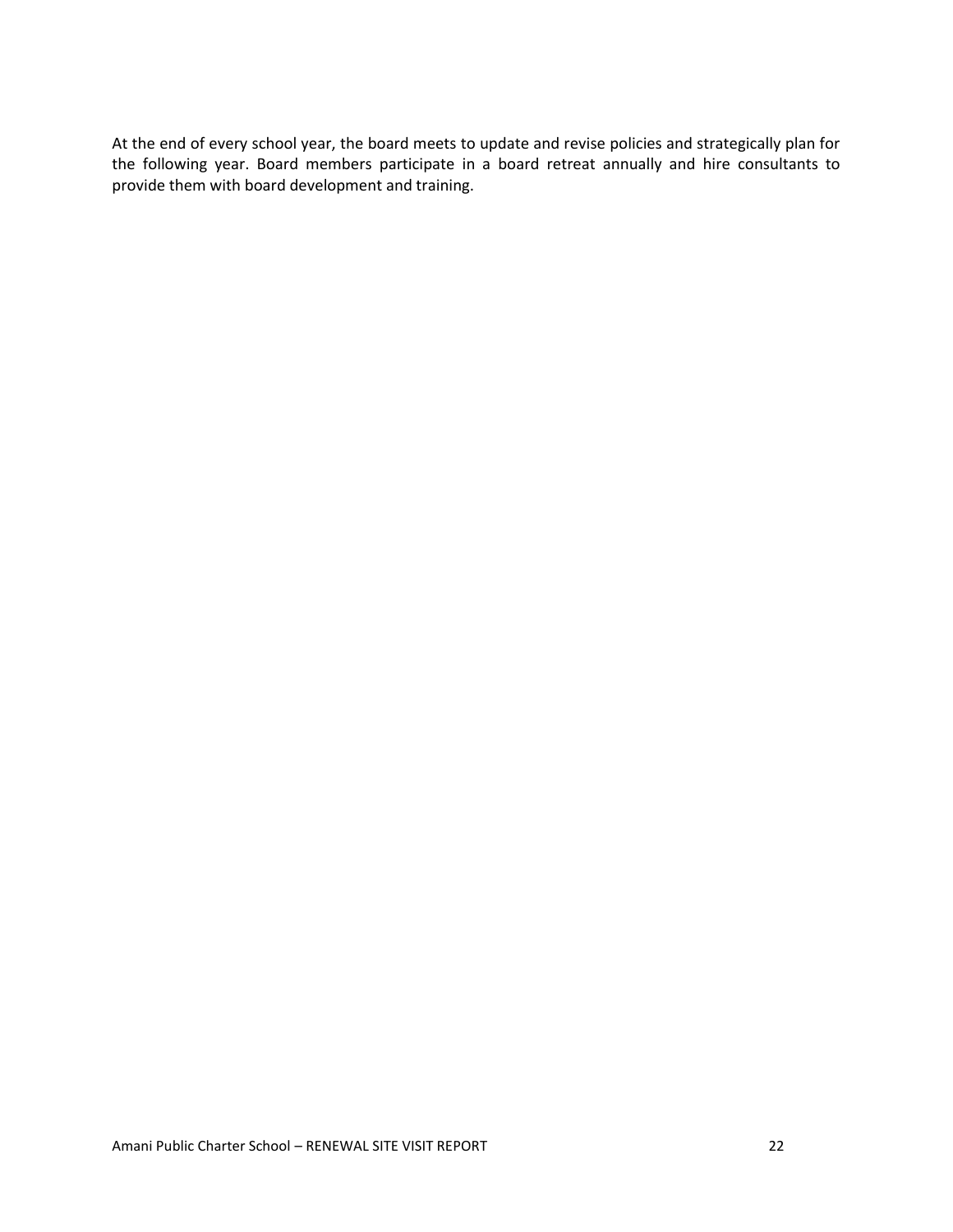#### **Benchmark 7: Organizational Capacity**

<span id="page-23-0"></span>*The school has established a well-functioning organizational structure, clearly delineated roles for staff, management, and board members. The school has systems and protocols that allow for the successful implementation, evaluation, and improvement of its academic program and operations.*

#### **Finding: Meets**

| Element                         | Indicators                                                                                                                                                                                                                                                                                                                                                                                   |
|---------------------------------|----------------------------------------------------------------------------------------------------------------------------------------------------------------------------------------------------------------------------------------------------------------------------------------------------------------------------------------------------------------------------------------------|
| School<br>1.<br>Leadership      | a. The school has an effective school leadership team that obtains staff<br>commitment to a clearly defined mission and set of goals, allowing for continual<br>improvement in student learning.<br>b. Roles and responsibilities for leaders, staff, management, and board members<br>are clearly defined. Members of the school community adhere to defined roles<br>and responsibilities. |
|                                 | c. The school has clear and well-established communication systems and decision-<br>making processes in place which ensure effective communication across the                                                                                                                                                                                                                                |
|                                 | school.                                                                                                                                                                                                                                                                                                                                                                                      |
|                                 | d. The school successfully recruits, hires, and retains key personnel, and makes                                                                                                                                                                                                                                                                                                             |
|                                 | decisions - when warranted - to remove ineffective staff members.                                                                                                                                                                                                                                                                                                                            |
|                                 | a. The school is fully staffed with high quality personnel to meet all educational                                                                                                                                                                                                                                                                                                           |
|                                 | and operational needs, including finance, human resources, and communication.                                                                                                                                                                                                                                                                                                                |
|                                 | b. The school has established structures for frequent collaboration among                                                                                                                                                                                                                                                                                                                    |
|                                 | teachers.                                                                                                                                                                                                                                                                                                                                                                                    |
| Professional<br>2.              | c. The school ensures that staff has requisite skills, expertise, and professional<br>development necessary to meet students' needs.                                                                                                                                                                                                                                                         |
| Climate                         | d. The school has systems to monitor and maintain organizational and                                                                                                                                                                                                                                                                                                                         |
|                                 | instructional quality-which includes a formal process for teacher evaluation                                                                                                                                                                                                                                                                                                                 |
|                                 | geared toward improving instructional practice.                                                                                                                                                                                                                                                                                                                                              |
|                                 | e. The school has mechanisms to solicit teacher feedback and gauge teacher                                                                                                                                                                                                                                                                                                                   |
|                                 | satisfaction.                                                                                                                                                                                                                                                                                                                                                                                |
| Contractual<br>$\mathfrak{Z}$ . | a. The board of trustees and school leadership establish effective working                                                                                                                                                                                                                                                                                                                   |
| Relationships                   | relationships with the management company or comprehensive service provider.                                                                                                                                                                                                                                                                                                                 |
| $\Box N/A$                      | b. Changes in the school's charter management or comprehensive service                                                                                                                                                                                                                                                                                                                       |
|                                 | provider contract comply with required charter amendment procedures.                                                                                                                                                                                                                                                                                                                         |
|                                 | c. The school monitors the efficacy of contracted service providers or partners.                                                                                                                                                                                                                                                                                                             |

#### **Summative Evidence for Benchmark 7:**

#### **School Leadership**

The Amani Public Charter School is generally meeting the indicators under this benchmark. Staff is clear about the chain of command and understands the roles and responsibilities of all administrative staff. School leadership is stable; the executive director has led the school since its inception and has rebuilt a leadership team that effectively supports and promotes the mission and vision of the school. The executive director reports directly to the board, and all instructional, non-instructional, and administrative personnel report to the executive director. There are four teams in place: finance, operations, instruction and culture that are led by directors. Each director works closely with the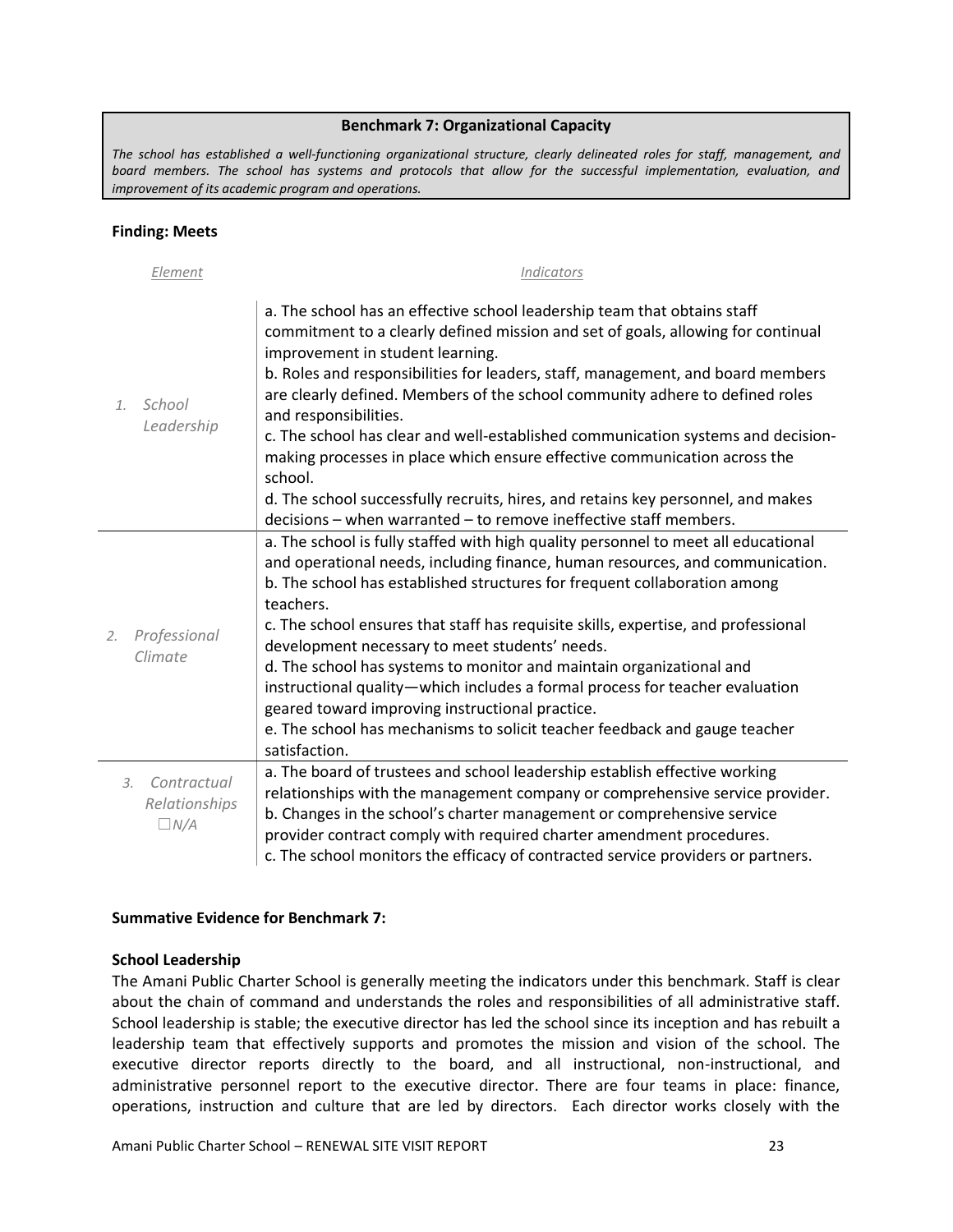executive director and each other to ensure that there's operational and fiscal alignment to execute the school's mission and vision. With the emphasis this year on "Teach Like a Champion" framework, the director of culture and his team works closely with the director of curriculum and instruction and her team to support consistency in approach in behavioral norms and classroom management. They are working to establish and enforce consistency in discipline that ensures a positive and safe teaching and learning environment for students, staff and families.

#### **Professional Climate**

The Amani Public Charter School is staffed with competent and qualified personnel. The director of curriculum and instruction (DCI) leads the educational program by developing curriculum, overseeing its effective implementation, and in conjunction with the instructional coaches, conducts all formal observations of teachers in the school. The DCI and the instructional coaches (one focused on ELA and social studies, the other on math and science) ensures that schedules allow for common planning time with grade level teams as well as subject based teams.

Professional development is ongoing and provided in whole-group, small-group, and one-on-one coaching. Frequent formal and informal observations determine the areas of coaching and support for teachers. Teachers are supported by instructional coaches that work with teachers via one-on-one meetings and observational feedback. This academic year in addition to more support provided by the instructional coaches, teachers have also received technology support in the form of smartboards. Training on smartboard use has been teacher lead.

Teacher survey results and the teacher focus group indicate that teacher morale is high. However, teacher retention data from 2017-2018 to 2018-2019 indicate an unusually high rate of turnover with ten teachers' attrition through a combination of leaving and being let go. School leadership indicated that this was primarily due to the increase greater expectations and feedback. New and returning Amani staff demonstrate and articulate a high level of dedication and commitment to their work, scholars, and the success of the school.

The schedule was intentionally structured to include more common planning times for grade level teachers to plan and collaborate at grade team meetings and participate in peer inter-visitations annually. Inter-visitation promotes the sharing of best practices and provides teachers with opportunities to showcase their talents and strengths.

The school solicits feedback from staff through annual surveys. The results are used to inform future school practices and make changes and/or adjustments to policies as needed. The good rapport observed and described by teachers, administrators, students, families, and the board contributes to the collegial and respectful atmosphere within the school.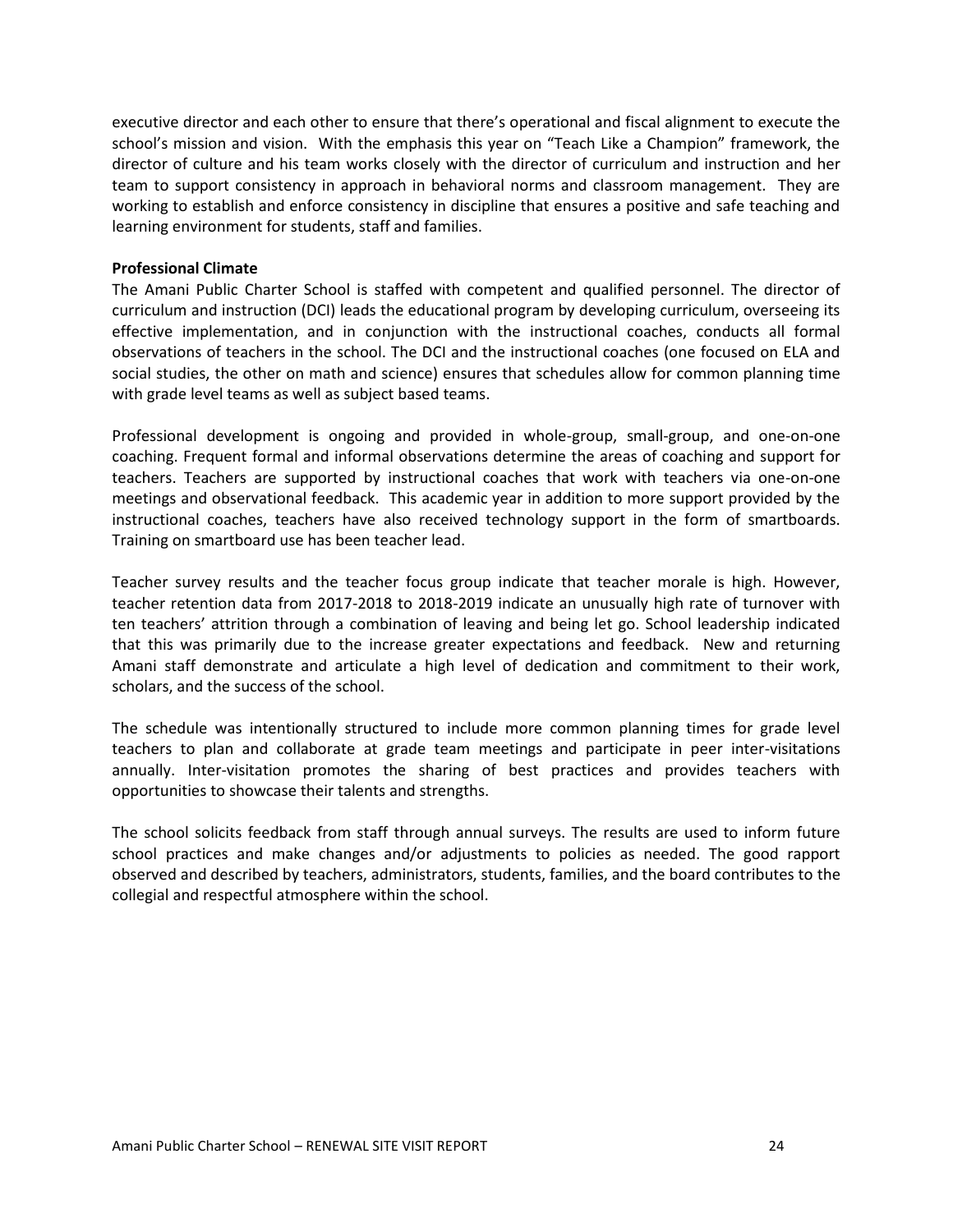#### **Benchmark 8: Mission and Key Design Elements**

<span id="page-25-0"></span>*The school is faithful to its mission and has implemented the key design elements included in its charter.*

#### **Finding: Meets**

*1. Mission and Key Design Elements*

#### *Element Indicators*

a. School stakeholders share a common and consistent understanding of the school's mission and key design elements outlined in the charter. b. The school has fully implemented the key design elements in the approved charter and in any subsequently approved revisions.

#### **Summative Evidence for Benchmark 8:**

All stakeholders express a shared and committed vision to the success of scholars and the school generally shows fidelity to the school's mission and key design elements. The board members, leadership, staff, students, and parents that spoke to the review team all expressed a strong commitment to the school.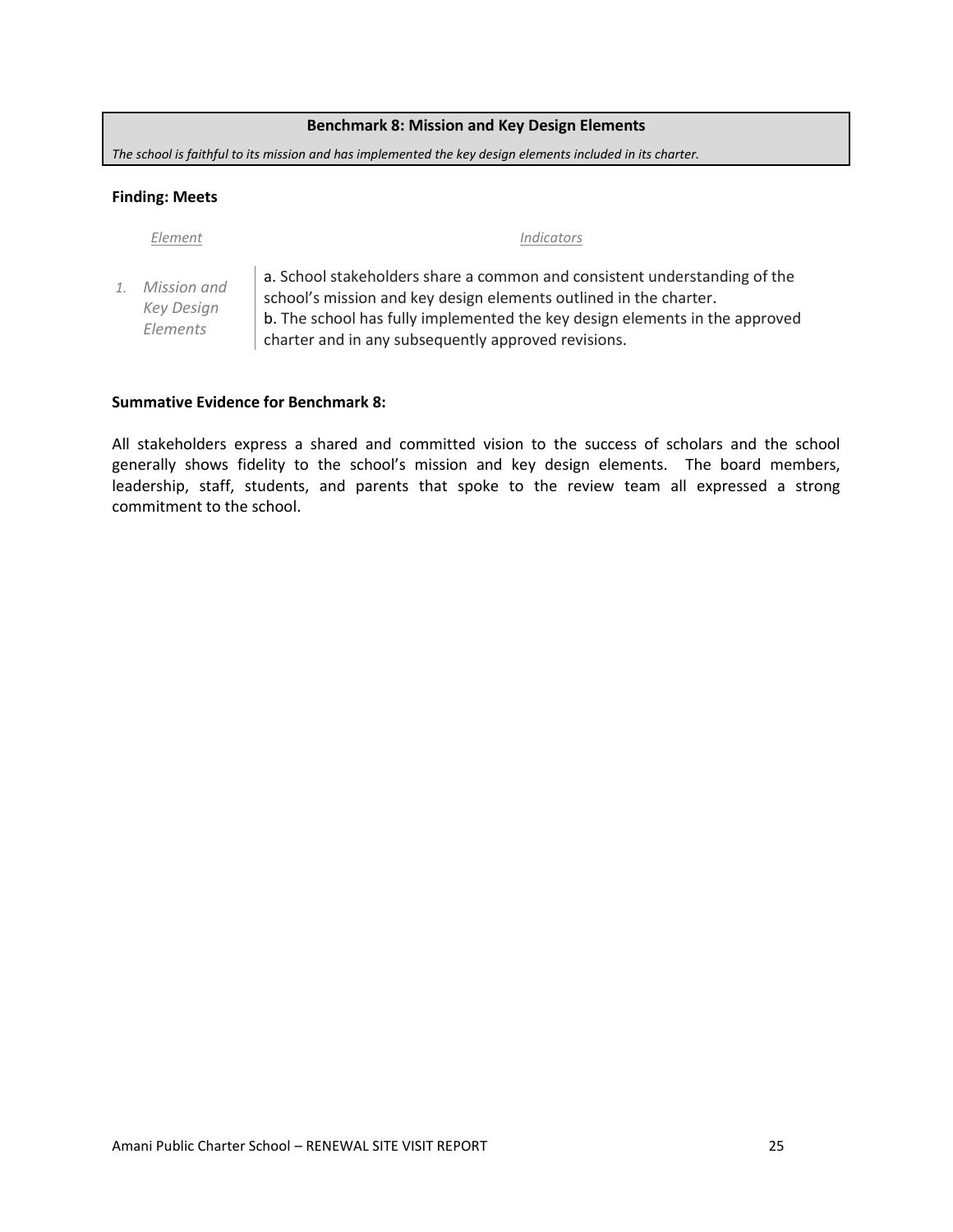#### **Benchmark 9: Enrollment, Recruitment, and Retention**

<span id="page-26-0"></span>*The school is meeting or making annual progress toward meeting the enrollment plan outlined in its charter and its enrollment and retention targets for students with disabilities, English language learners, and students who are eligible applicants for the free and reduced priced lunch program; or has demonstrated that it has made extensive good faith efforts to attract, recruit, and retain such students.*

# **Finding: Approaches**

|    | Element                | Indicators                                                                                                                                                                                                                                                                                                                                                                                                                                                                                                                                                                                                                                                                                                                                                                                                                                                                                                                                                                               |
|----|------------------------|------------------------------------------------------------------------------------------------------------------------------------------------------------------------------------------------------------------------------------------------------------------------------------------------------------------------------------------------------------------------------------------------------------------------------------------------------------------------------------------------------------------------------------------------------------------------------------------------------------------------------------------------------------------------------------------------------------------------------------------------------------------------------------------------------------------------------------------------------------------------------------------------------------------------------------------------------------------------------------------|
|    | Targets are<br>met     | a. The school maintains sufficient enrollment demand for the school to meet or<br>come close to meeting the enrollment plan outlined in the charter.                                                                                                                                                                                                                                                                                                                                                                                                                                                                                                                                                                                                                                                                                                                                                                                                                                     |
| 2. | Targets are not<br>met | a. The school is making regular and significant annual progress toward meeting the<br>targets.<br>b. The school has implemented extensive recruitment strategies and program<br>services to attract and retain students with disabilities, English language learners,<br>and students who are eligible for free and reduced priced lunch. Strategies include,<br>but are not limited to: outreach to parents and families in the surrounding<br>communities, widely publicizing the lottery for such school, efforts to academically<br>support these students, and enrollment policy revisions, such as employing a<br>weighted lottery or enrollment preference, to increase the proportion of enrolled<br>students from the three priority populations.<br>c. The school has implemented a systematic process for evaluating recruitment and<br>outreach strategies and program services for each of the three categories of<br>students, and makes strategic improvements as needed. |

As stated above, in previous years misreported and unattributed data had been submitted to the state and students who should have been identified as economically disadvantaged, a student with a disability, or an English language learner (ELL)/ multi-lingual learner (MLL) were not properly identified, thus the school's enrollment data did not accurately reflect the demographics of the school. The school has since restructured its process to collect, analyze and report data with more accurate information reported to the state in 2017.

|                                      |                                             | 2016-2017            |                    |                                      | 2017-2018           |          |  |
|--------------------------------------|---------------------------------------------|----------------------|--------------------|--------------------------------------|---------------------|----------|--|
|                                      | $\ast$<br>Amani Public<br>School<br>Charter | S<br>Vernon<br>Mount | $\ast$<br>Variance | School<br>Public<br>Charter<br>Amani | S<br>Verno<br>Mount | Variance |  |
| Students with<br><b>Disabilities</b> |                                             | 18%                  | $-18$              | 6%                                   | 18%                 | $-12$    |  |

# **Table 6: Student Demographics - Amani Public Charter School Compared to District of Location**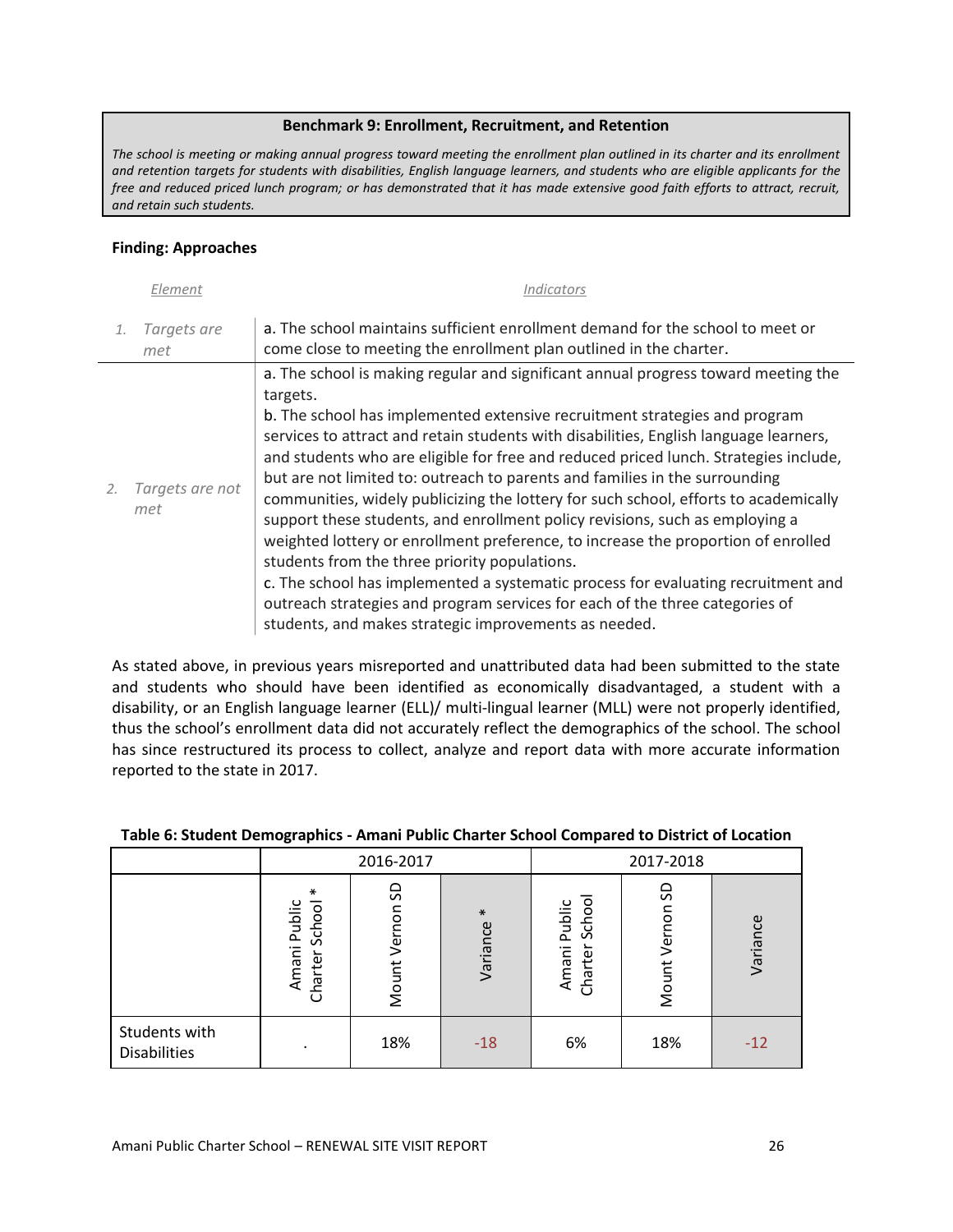| ELL/MLL                       | 1% | 10% | $-9$  | 3%  | 14% | $-11$ |
|-------------------------------|----|-----|-------|-----|-----|-------|
| Economically<br>Disadvantaged |    | 80% | $-80$ | 76% | 86% | -10   |

*\* The Amani Public Charter School reports that a data reporting error was made in the 2016-17 school year regarding the percentages of subgroup students enrolled in the school. The actual percentages as reported by the school are 10% for students with disabilities, 1% for ELLs/MLLs and 63% for economically disadvantaged students, representing -8, -9 and -17 point variances with the district of location respectively.* 

*NOTES:*

- *(1) Data in the table above represents a comparison between those grades served in the charter school to only those same grades in the district.*
- *(2) For the students with disabilities and the ELL/MLL subgroups, both current and former members of the subgroups have been combined.*
- *(3) A "." In any table indicates that the data is suppressed, no student sat for the exam, or the exam was not given.*

According to NYSED data, in the 2017-2018 school year, 92% of students were retained in Amani Public Charter School compared with 94% in the district of location.

#### **Summative Evidence for Benchmark 9:**

The school has been fairly consistent in retaining students and has made some progress toward meeting enrollment targets for ELLs/MLLs, students with disabilities (SWDs), and students who are economically disadvantaged (ED). The school has grown it ELLs/MLLs population though the number and the number of SWDs is not comparable to the numbers served in the Mount Vernon School District. The board and school leaders described some challenges in meeting these targets and acknowledge that recruitment of subgroups is an area that requires more focus. As a response, the board has approved an amendment to APCS's admission policies and beginning in 2019 will implement a weighted lottery system with preferences given to ELLs/MLLs and SWDs. Amani Public Charter Schoolwill set targets for ELLs/MLLs and SWDs on an annual basis on the percentages of ELLs/MLLs and SWDs in the Mount Vernon School District, as determined from the final BEDS-day enrollment for the same grades served by APCS in the year prior to the lottery.